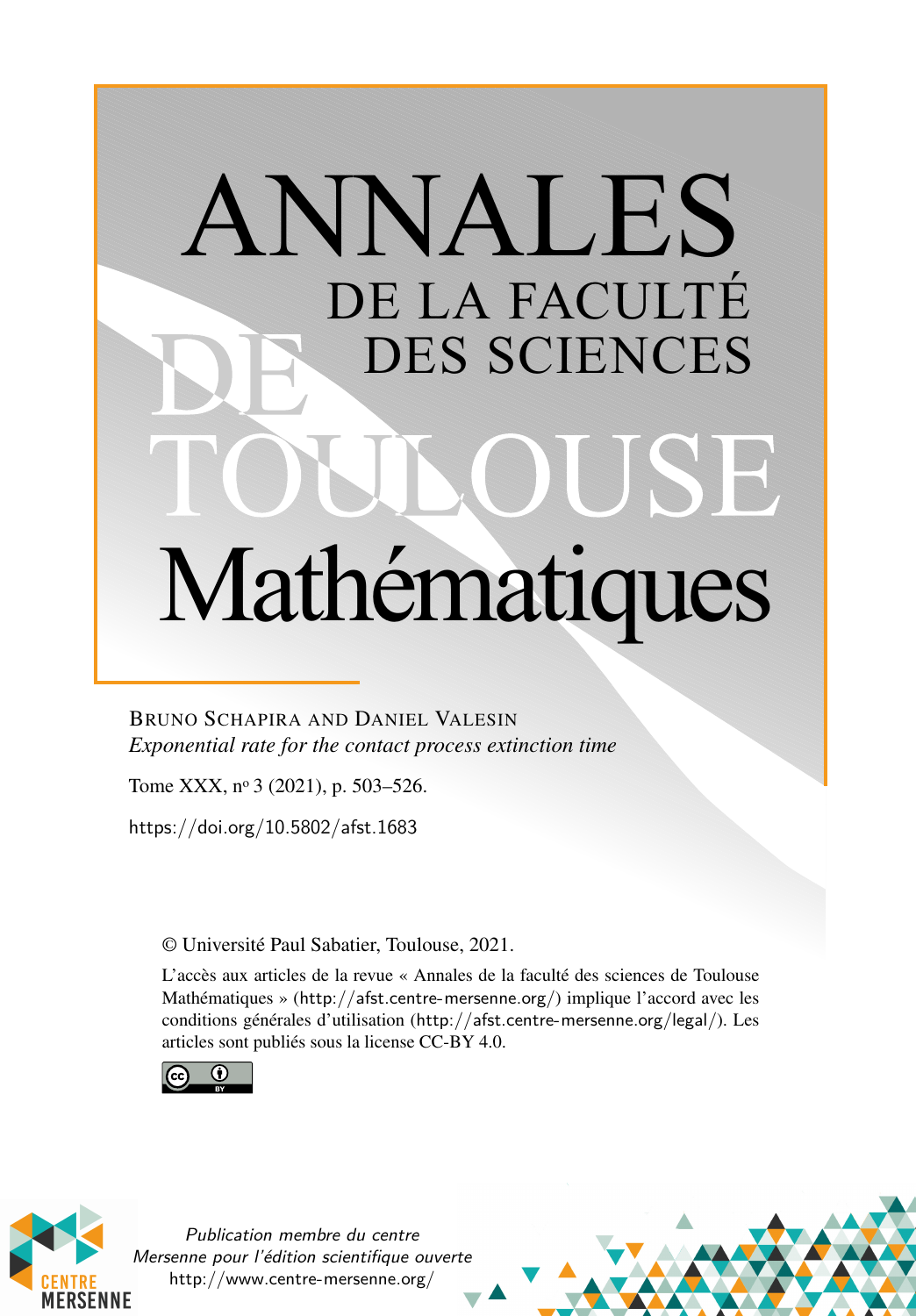# **Exponential rate for the contact process extinction time** (∗)

BRUNO SCHAPIRA<sup>(1)</sup> AND DANIEL VALESIN<sup>(2)</sup>

**ABSTRACT. —** We consider the extinction time of the contact process on increasing sequences of finite graphs obtained from a variety of random graph models. Under the assumption that the infection rate is above the critical value for the process on the integer line, in each case we prove that the logarithm of the extinction time divided by the size of the graph converges in probability to a (model-dependent) positive constant. The graphs we treat include various percolation models on increasing boxes of  $\mathbb{Z}^d$  or  $\mathbb{R}^d$  in their supercritical or percolative regimes (Bernoulli bond and site percolation, the occupied and vacant sets of random interlacements, excursion sets of the Gaussian free field, random geometric graphs) as well as supercritical Galton–Watson trees grown up to finite generations.

**RÉSUMÉ. —** Nous étudions le temps d'extinction du processus de contact sur des suites de graphes finis, issus de familles de graphes aléatoires classiques. Sous l'hypothèse d'un taux d'infection supérieur à sa valeur critique sur Z, nous montrons que le logarithme du temps d'extinction divisé par la taille du graphe converge en probabilité vers une constante positive (dépendant du modèle considéré). La famille de graphes considérés inclut divers modèles de percolation, en régime surcritique, sur des sous-boîtes croissantes de  $\mathbb{Z}^d$  ou  $\mathbb{R}^d$  (percolation de Bernoulli par site ou par arête, ensemble des entrelacs aléatoires et son complémentaire, ensemble d'excursions du champ libre gaussien, graphe aléatoire géométrique), ainsi que les arbres de Galton–Watson surcritiques tronqués à une hauteur finie.

## **1. Introduction**

In this paper, continuing our earlier work [\[27\]](#page-24-0), we present a robust method allowing to prove the existence of an exponential rate of convergence of the

<sup>(\*)</sup> Reçu le 18 novembre 2018, accepté le 10 septembre 2019.

<sup>(1)</sup> Aix-Marseille Université, CNRS, Centrale Marseille, I2M, UMR 7373, 13453 Marseille, France — [bruno.schapira@univ-amu.fr](mailto:bruno.schapira@univ-amu.fr)

 $(2)$  University of Groningen, Nijenborgh 9, 9747 AG Groningen The Netherlands [d.rodrigues.valesin@rug.nl](mailto:d.rodrigues.valesin@rug.nl)

Article proposé par Laurent Miclo.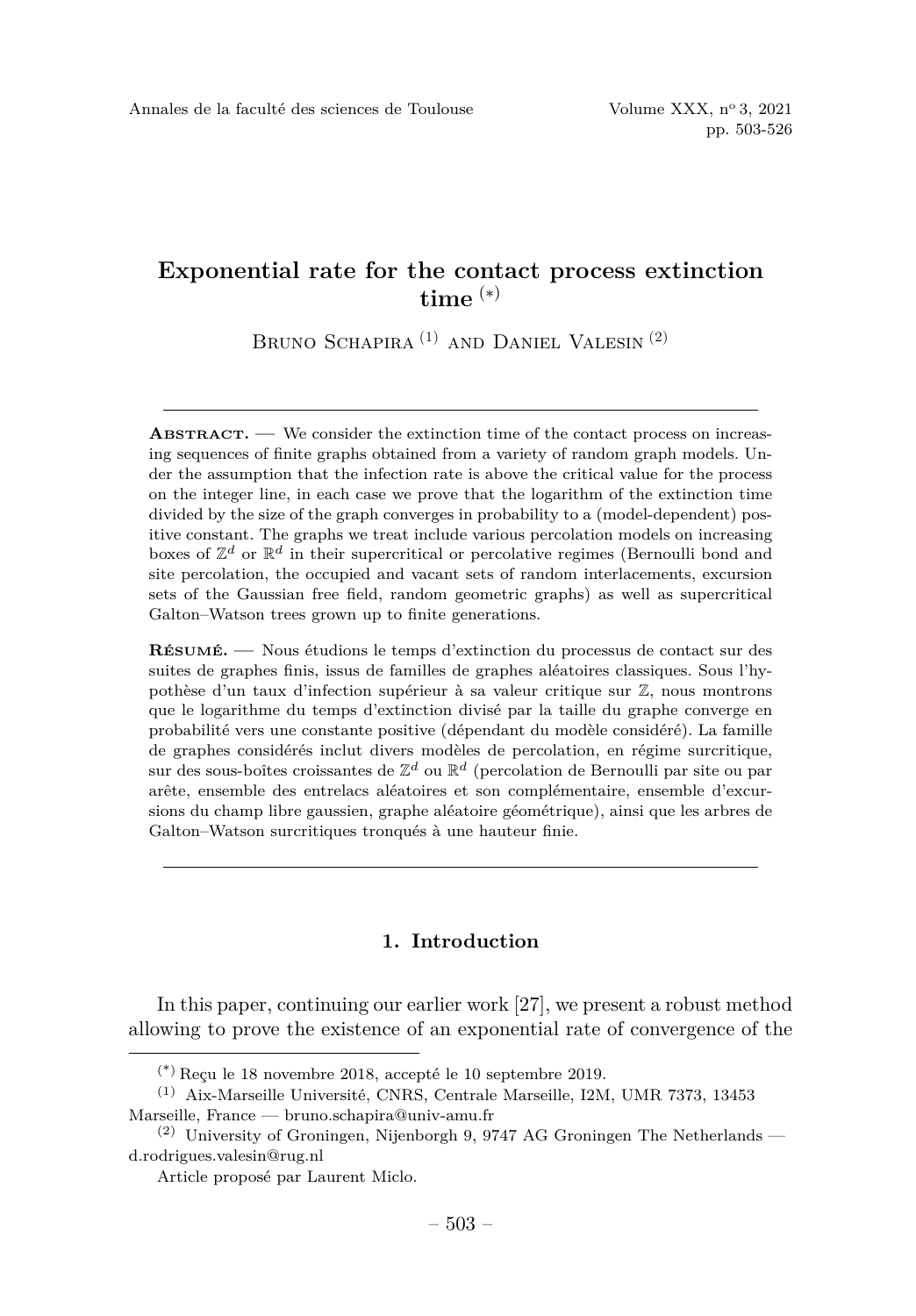contact process extinction time on various models of random graphs, when the infection parameter is large enough.

In the contact process, each vertex of a graph is at any point in time either healthy (state 0) or infected (state 1). The continuous-time dynamics is defined by the specification that infected vertices become healthy with rate one, and transmit the infection to each neighboring vertex with rate  $\lambda > 0$ . We refer to [\[15\]](#page-23-0) for a standard reference on the contact process.

The configuration in which all vertices are healthy is absorbing for the dynamics, and in finite graphs it is reached with probability one. In certain situations, the dynamics stays active for a very long time before reaching this absorbing state, and this behavior can be understood as an instance of metastability. To be more precise, let  $\tau_G$  be the hitting time of the absorbing, "all-healthy" (or "empty") state when the process is started from the configuration in which all vertices are infected. The distribution of  $\tau_G$ depends on the graph  $G$  and the infection rate  $\lambda$ . One typically considers a sequence of graphs  $(G_n)$  (which could be deterministic and nested, or an increasing sequence of random graphs from the same random graph model), fixes  $\lambda > 0$  and studies the asymptotic behavior of  $\tau_{G_n}$ . For a variety of sequences  $(G_n)$ , it is known that, if  $\lambda$  is large enough, then there exists  $c > 0$ such that

<span id="page-2-0"></span>
$$
\mathbb{P}\left(\tau_{G_n} > \exp\{c|G_n|\}\right) \xrightarrow{n \to \infty} 1,\tag{1.1}
$$

where for any graph  $G$  we let  $|G|$  denote its number of vertices (see for instance Theorem 3.9 in [\[15,](#page-23-0) Section I.3], Theorem 1.3 in [\[18\]](#page-24-1) and Theorem 1.5 in [\[9\]](#page-23-1)). Evidently, the meaning of " $\lambda$  large enough" depends on the chosen sequence of graphs. For instance, for certain random graphs with power law degree distributions,  $\lambda > 0$  suffices, whereas for boxes of  $\mathbb{Z}^d$ , one must take  $\lambda$ larger than  $\lambda_c(\mathbb{Z}^d)$ , the critical value for the *d*-dimensional contact process, defined as the supremum of values of  $\lambda$  for which the process on  $\mathbb{Z}^d$  started from a single infection almost surely reaches the empty configuration. Recently, in [\[18\]](#page-24-1) and [\[27\]](#page-24-0), it has been established that for values of the infection rate above  $\lambda_c(\mathbb{Z})$  (the critical value of the one-dimensional contact process), statement [\(1.1\)](#page-2-0) (or at least a slightly weaker result in which  $\exp\{c|G_n|\}$  is replaced by  $\exp\{c|G_n|/(\log |G_n|)^{1+\epsilon}\}\)$  holds for *arbitrary* sequences of connected graphs  $(G_n)$  with  $|G_n| \to \infty$ .

A natural refinement of [\(1.1\)](#page-2-0) is the statement that  $\frac{1}{|G_n|} \cdot \log \tau_{G_n}$  converges (in some sense) to something positive as  $n \to \infty$ . The first result of this kind was given in [\[12\]](#page-23-2): there it is proved that for  $\lambda > \lambda_c(\mathbb{Z})$  and  $(G_n)$  given by line segments of length *n*, there exists a constant  $\gamma \in (0, \infty)$  such that

<span id="page-2-1"></span>
$$
\frac{1}{|G_n|} \cdot \log(\tau_{G_n}) \xrightarrow{n \to \infty} \gamma \text{ in probability.}
$$
 (1.2)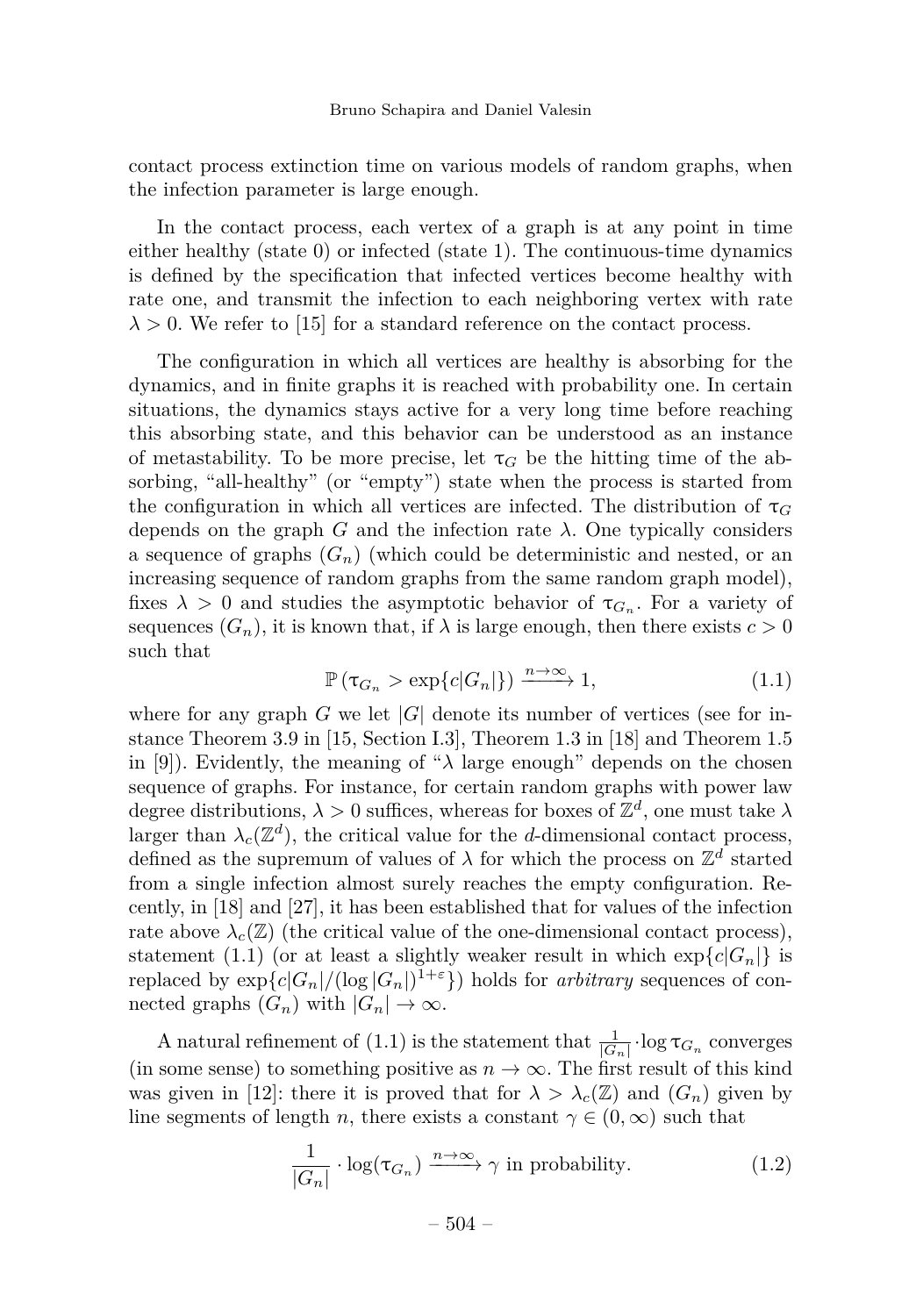This was generalized in [\[17\]](#page-24-2) to boxes of  $\mathbb{Z}^d$  (with  $\lambda > \lambda_c(\mathbb{Z}^d)$ ), and the same result was proved in [\[9\]](#page-23-1) for *d*-regular trees truncated at height *n* (with  $\lambda$ larger than the *upper* critical value of the contact process on the infinite *d*regular tree; see [\[15\]](#page-23-0) for the definition).

Our goal in this paper is to establish results of the type  $(1.2)$  for sequences  $(G_n)$  obtained from random graph models. As we rely on techniques developed in our previous work [\[27\]](#page-24-0), where the assumption  $\lambda > \lambda_c(Z)$  was crucial, we also need this assumption here, though we do not believe it to be sharp in any of the settings we consider. This being said, our method is quite robust, and depends essentially on the graphs  $\mathbf{G}_n$  possessing some kind of self-similar structure which allows for a recursive decomposition.

Let us list the choices of sequences of random graphs  $(G_n)$  covered by our main theorem. For now we only refer to these random graph models by their names and the assumptions we place on their defining parameters; in Sections [3](#page-7-0) and [4,](#page-18-0) we will present each model in detail. We abuse notation and denote by  $B_n$  both the set  $\{-n, \ldots, n-1\}^d \subset \mathbb{Z}^d$  and the set  $[-n, n]^d \subset \mathbb{R}^d$ .

- (1) For  $d \geq 2$ , perform supercritical Bernoulli bond percolation on  $B_n$ and let  $\mathbf{G}_n$  be the resulting maximal component (that is, the connected component with largest cardinality).
- (2) For  $d \geq 3$ , perform supercritical Bernoulli site percolation on  $B_n$ and let  $\mathbf{G}_n$  be the resulting maximal component.
- (3) For  $d \geq 3$  and  $u > 0$ , let  $\mathcal{I}_u$  be the occupied set of random interlacement with intensity *u* on  $\mathbb{Z}^d$ ; let  $\mathbf{G}_n$  be the maximal component of the subgraph of  $\mathbb{Z}^d$  induced by  $\mathcal{I}_u \cap B_n$ .
- (4) For  $d \geq 3$  and  $u > 0$  sufficiently small, let  $\mathcal{V}_u$  be the vacant set of random interlacement with intensity  $u$  on  $\mathbb{Z}^d$ ; let  $\mathbf{G}_n$  be the maximal component of the subgraph of  $\mathbb{Z}^d$  induced by  $\mathcal{V}_u \cap B_n$ .
- (5) For  $d \ge 3$ , let  $\varphi = (\varphi_x)_{x \in \mathbb{Z}^d}$  be the Gaussian free field on  $\mathbb{Z}^d$ . Let  $E_{\varphi}^{\geq h} = \{x \in \mathbb{Z}^d : \varphi_x \geq h\}$  for  $h \in \mathbb{R}$  small enough, and let  $\mathbf{G}_n$  be the maximal component of the subgraph of  $\mathbb{Z}^d$  induced by  $E_{\varphi}^{\geqslant h} \cap B_n$ .
- (6) For  $d \ge 2$ , consider the supercritical random geometric graph on  $B_n$ and let  $\mathbf{G}_n$  be the resulting maximal component.
- (7) Let  $\nu$  be a probability measure on N with  $\sum_{k} k\nu(k) > 1$  and  $\sum_{k} k^2 \nu(k) < \infty$ . Let **G** be a Galton–Watson tree with offspring distribution  $\nu$  and either conditioned on being infinite, or conditioned on reaching generation *n*. Let  $\mathbf{G}_n$  be the subgraph of  $\mathbf{G}$  induced by the set of vertices at distance at most *n* from the root.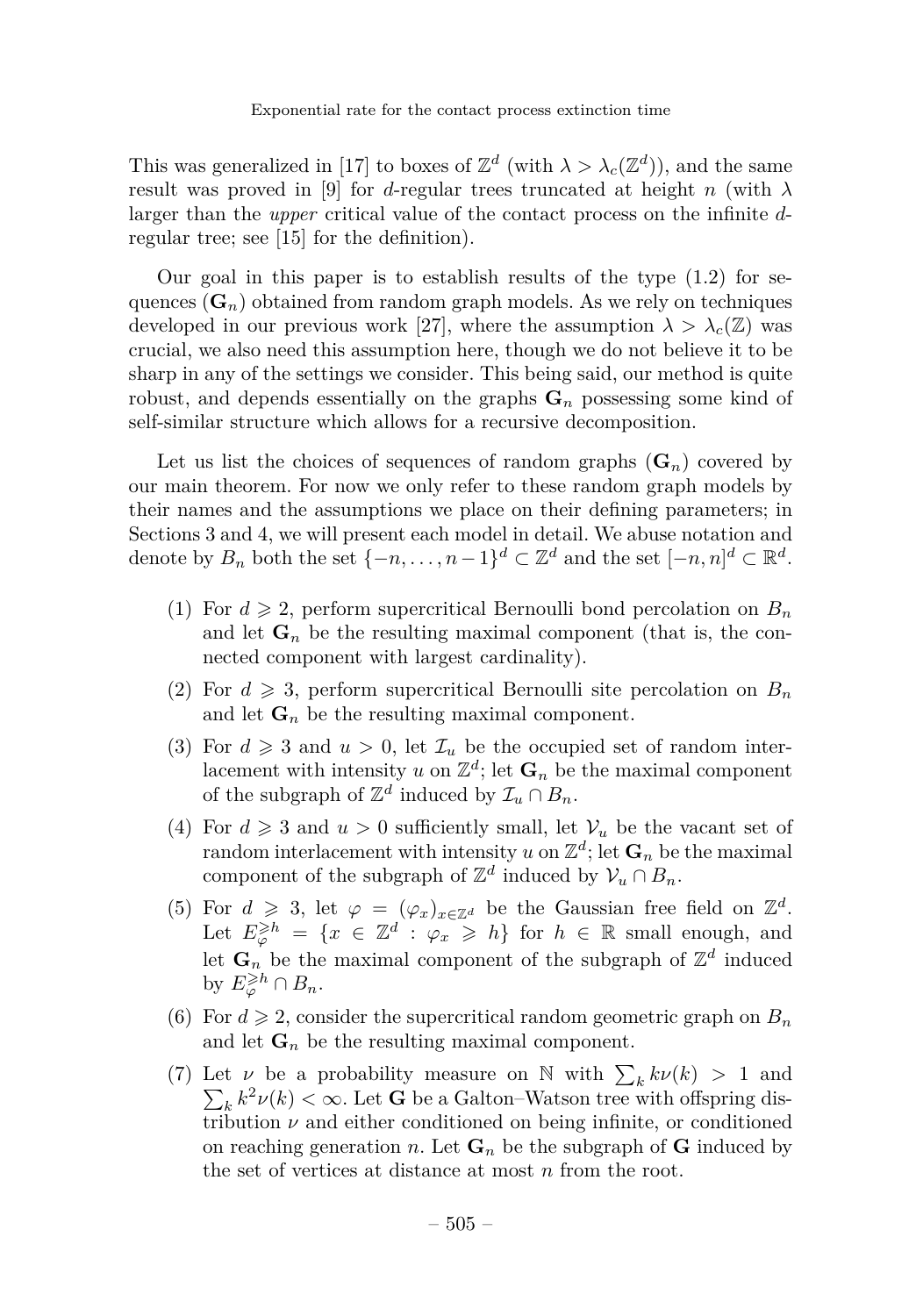<span id="page-4-0"></span>THEOREM 1.1. — For any  $\lambda > \lambda_c(\mathbb{Z})$  and any of the choices of  $(\mathbf{G}_n)$ *listed above, there exists a (deterministic) constant*  $\gamma \in (0, \infty)$  *such that the extinction time of the contact process on*  $\mathbf{G}_n$  *with rate*  $\lambda$  *and started from full occupancy satisfies:*

$$
\frac{1}{|\mathbf{G}_n|} \cdot \log \tau_{\mathbf{G}_n} \xrightarrow{n \to \infty} \gamma \text{ in probability.}
$$

Our main tool to prove Theorem [1.1](#page-4-0) is Proposition [2.3](#page-6-0) below, which was proved in our previous paper [\[27\]](#page-24-0); it states that on any (deterministic) graph, and for any  $\lambda$  larger than  $\lambda_c(\mathbb{Z})$ , the expected extinction time is larger than the product of the expected extinction times on any collection of disjoint connected subgraphs, up to some correction term. This result allows us to use a block decomposition in the same vein as in the proof of Mountford [\[17\]](#page-24-2) in the case of boxes of  $\mathbb{Z}^d$ .

As we hope to illustrate, the method we employ is quite robust and can be applied without too much specificity to the underlying graph model. The main graph property which is required is some kind of self-similarity, namely that at each scale  $n$ , the graph  $\mathbf{G}_n$  can be decomposed as a union of subgraphs, which are copies (in law) of the original graph at a smaller scale. Most of the graph properties we need for cases 1-6 in the list above are already available in the literature. Our list does not include the case of two-dimensional Bernoulli site percolation because one of the estimates we employ [\(3.3\)](#page-8-0) below, has been explicitly obtained in the literature for twodimensional bond, but not site, percolation (to the best of our knowledge). Although it is likely that the estimate also holds true for site percolation, we prefer not to make any statement for this case.

Few results are available for the contact process on random graphs obtained from percolation-type models; see for instance [\[2\]](#page-23-3), [\[7\]](#page-23-4), [\[33\]](#page-24-3) and references therein. The contact process on the supercritical random geometric graph has also been previously considered by Ménard and Singh [\[16\]](#page-23-5), who proved that the critical infection rate is positive, and by Can [\[5\]](#page-23-6) who obtained sharp bounds on the expected value of the extinction time on  $\mathbf{G}_n$ when the radius of connectedness goes to infinity. The contact process on Galton–Watson trees has been studied by Pemantle [\[19\]](#page-24-4).

Finally, let us mention that for several important random graph models, it would be interesting to obtain results of the form [\(1.2\)](#page-2-1), but our present techniques are not applicable (at least not directly). These include the configuration model, the Erdős–Renyi random graph, random planar maps, and Delaunay triangulations of the plane (provided that in each case, the parameters defining the graph and the value of  $\lambda$  yield a regime of exponentially large extinction time).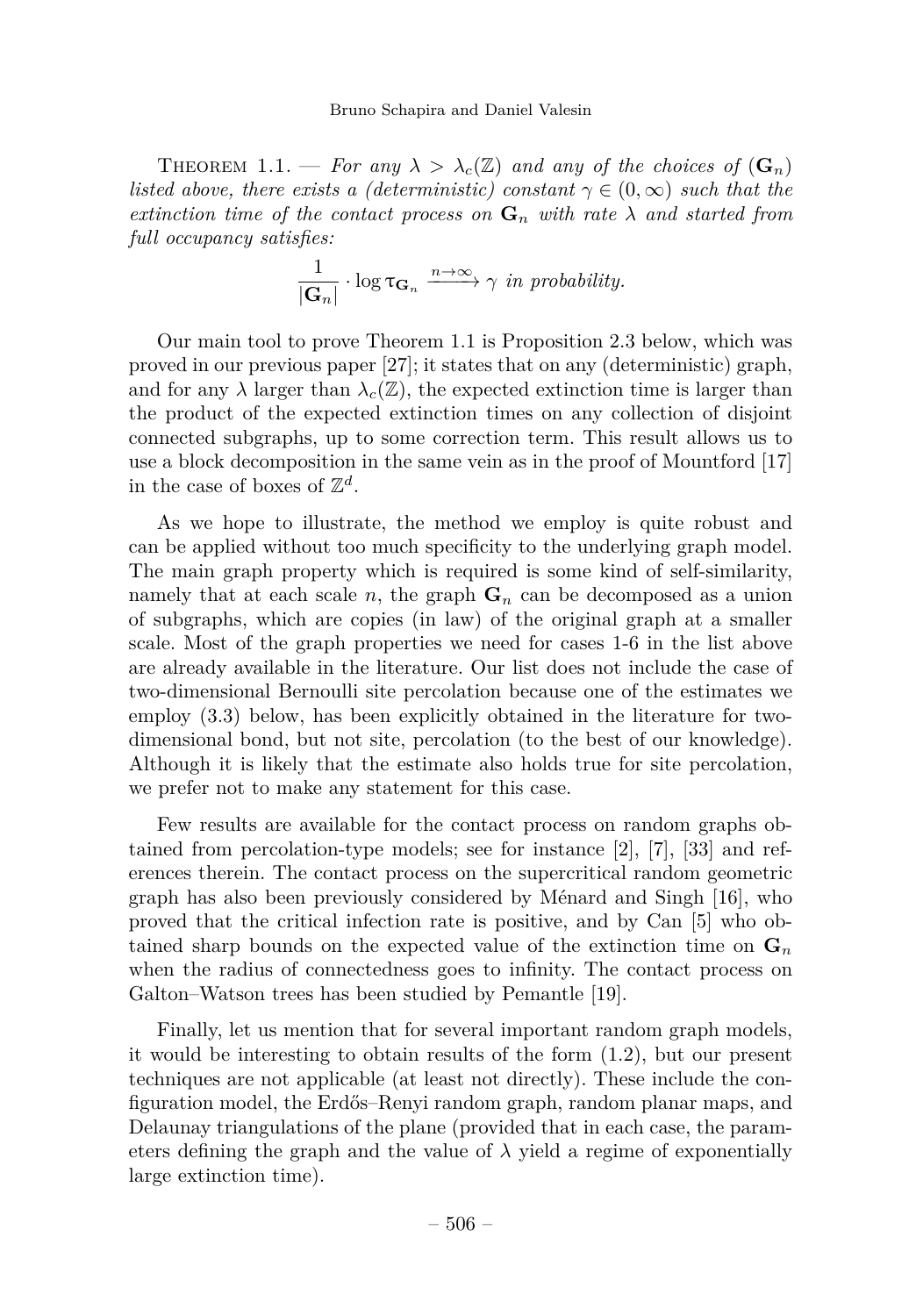The paper is organized as follows. In the next section we gather known important results for the contact process. In Section [3,](#page-7-0) we consider all the percolation-type models we treat (models 1 to 6 in the list above), starting with those which are subgraphs of  $\mathbb{Z}^d$ . In this case, very similarly to [\[11\]](#page-23-7) and [\[26\]](#page-24-5), we list a number of general conditions under which the conclusion of Theorem [1.1](#page-4-0) hold true, and which are known to be satisfied in all the models mentioned above. The case of Galton–Watson trees is treated separately in the last section, as the proof in this setting presents some substantial differences.

#### **1.1. Notation and conventions for graphs**

We use the convention that a graph  $G = (V, E)$  is a collection of vertices *V* and edges *E* between vertices, and we assume that graphs are undirected, with no loops, and no multiple edges. They are also assumed to be locally finite, meaning that any vertex has only finitely many neighbors (or edges emanating from this vertex).

We denote by  $|V|$  and  $|E|$  respectively the number of vertices and edges in the graph, and use the convention that  $|G|$  also denotes the number of vertices in the graph.

If  $G = (V, E)$  and  $V' \subseteq V$ , the subgraph of *G* induced by V' is the graph  $G' = (V', E')$ , where  $E'$  is the set of edges of  $E$  with both extremities in  $V'$ .

Finally, we use the notation  $\mathbb{Z}^d$  to refer both to the set of *d*-dimensional vectors with integer coordinates, and to the graph with these vectors are vertices, and edges connecting vectors at  $\ell_1$ -distance one from each other.

We also often use the notation *C* to denote a constant, whose value might change from line to line.

## **2. Prelimaries on the contact process on finite graphs**

For a full account of the contact process on  $\mathbb{Z}^d$  and other locally finite graphs, we refer the reader to the book of Liggett [\[15\]](#page-23-0). Here we merely recall some bounds on the expected extinction time of the process on finite graphs. We start with the following basic fact, which provides a general upper bound, and indicate its short proof for the reader's convenience.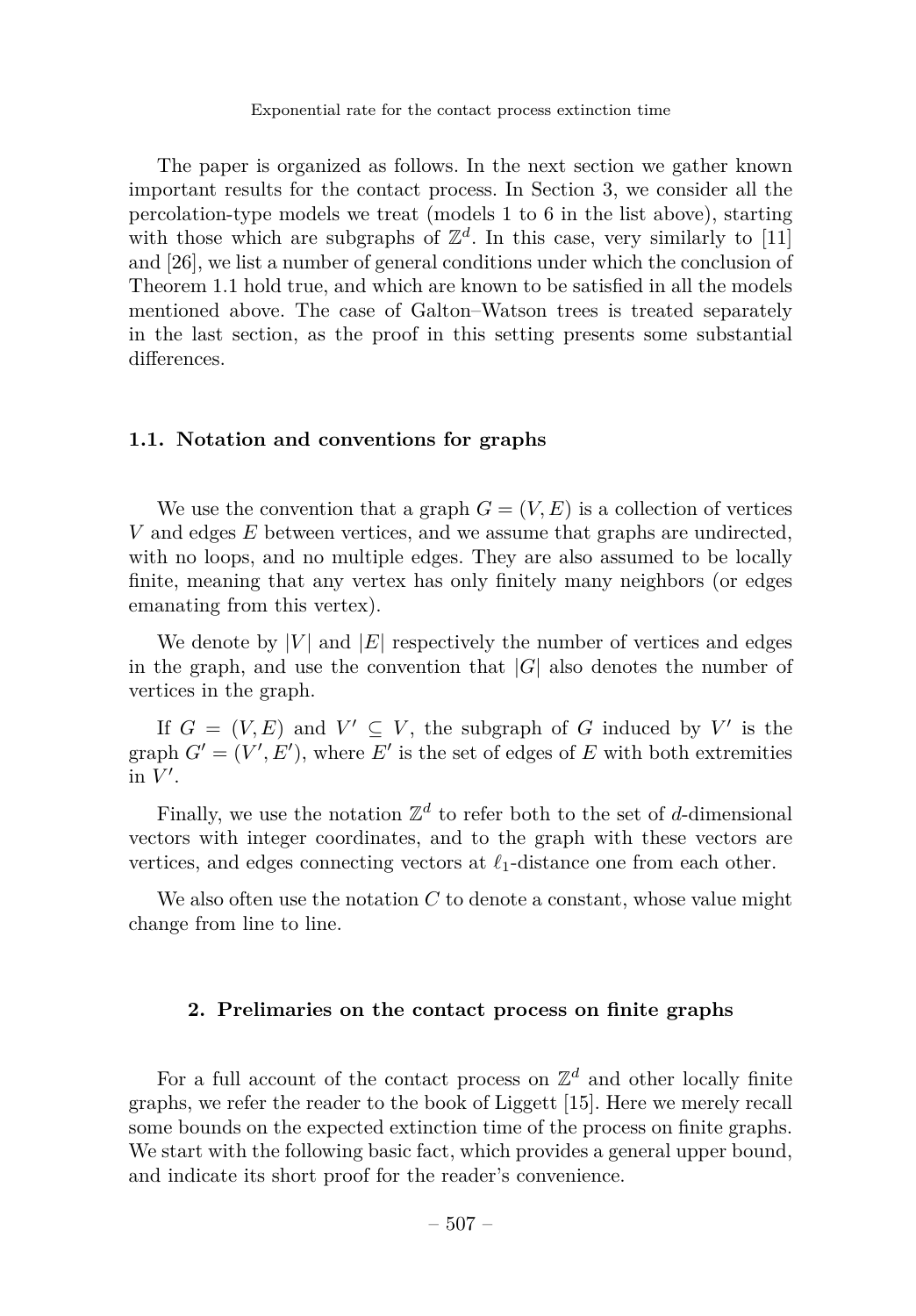<span id="page-6-1"></span>LEMMA 2.1. — For any  $\lambda > 0$ , and any finite connected graph  $G =$ (*V, E*)*,*

$$
\mathbb{E}[\tau_G] \leqslant \exp(|V| + 2\lambda|E|).
$$

*Proof. —* The probability that extinction occurs before time 1 is larger than the probability that all vertices recover and no transmission occurs before time 1, which is at least  $\exp(-|V| - 2\lambda|E|)$ . Then,  $\tau_G$  is stochastically dominated by a random variable following the geometric distribution with parameter  $\exp(-|V| - 2\lambda|E|)$ ; the expectation of this random variable is  $\exp(|V| + 2\lambda|E|)$ .

On the other hand, general lower bounds were provided in [\[18\]](#page-24-1) and [\[27\]](#page-24-0):

<span id="page-6-2"></span>THEOREM 2.2. — *Assume*  $\lambda > \lambda_c(\mathbb{Z})$ .

[\[18\]](#page-24-1) *For any*  $d > 0$ *, there exists*  $\bar{c} > 0$  *such that for any connected graph G with degrees bounded by d, we have*

$$
\mathbb{E}[\tau_G] > \exp{\{\bar{c}|G|\}}.
$$

[\[27\]](#page-24-0) *For any*  $\varepsilon > 0$ *, there exists*  $\hat{c} > 0$  *such that for any connected graph G with at least two vertices, we have*

$$
\mathbb{E}[\tau_G] > \exp\left\{\frac{\widehat{c}|G|}{(\log |G|)^{1+\varepsilon}}\right\}.
$$

Next, let us recall the general result from [\[27\]](#page-24-0) alluded to in the introduction, which is also our main tool.

<span id="page-6-0"></span>PROPOSITION 2.3 ([\[27,](#page-24-0) Proposition 2.9]). — *There exists a constant*  $c_0$  > 0, such that for any finite connected graph G and any  $\lambda > \lambda_c(\mathbb{Z})$ , the fol*lowing holds: for any*  $N \geq 1$ *, and any finite collection of disjoint connected subgraphs*  $G_1, \ldots, G_N \subset G$ *, one has* 

$$
\mathbb{E}[\tau_G] \geqslant \frac{c_0}{(2|G|^3)^{N+1}} \cdot \prod_{i=1}^N \mathbb{E}[\tau_{G_i}].
$$

We note that this result was stated and proved for trees only in [\[27\]](#page-24-0), but the identical statement, with the same proof, works for general graphs.

Finally, the following is useful in turning bounds on expectations into bounds on probabilities:

<span id="page-6-3"></span>LEMMA 2.4 ([\[18,](#page-24-1) Lemma 4.5]). — *For any*  $t > 0$ ,

$$
\mathbb{P}\left(\tau_G\leqslant t\right)\leqslant \frac{t}{\mathbb{E}[\tau_G]}.
$$

– 508 –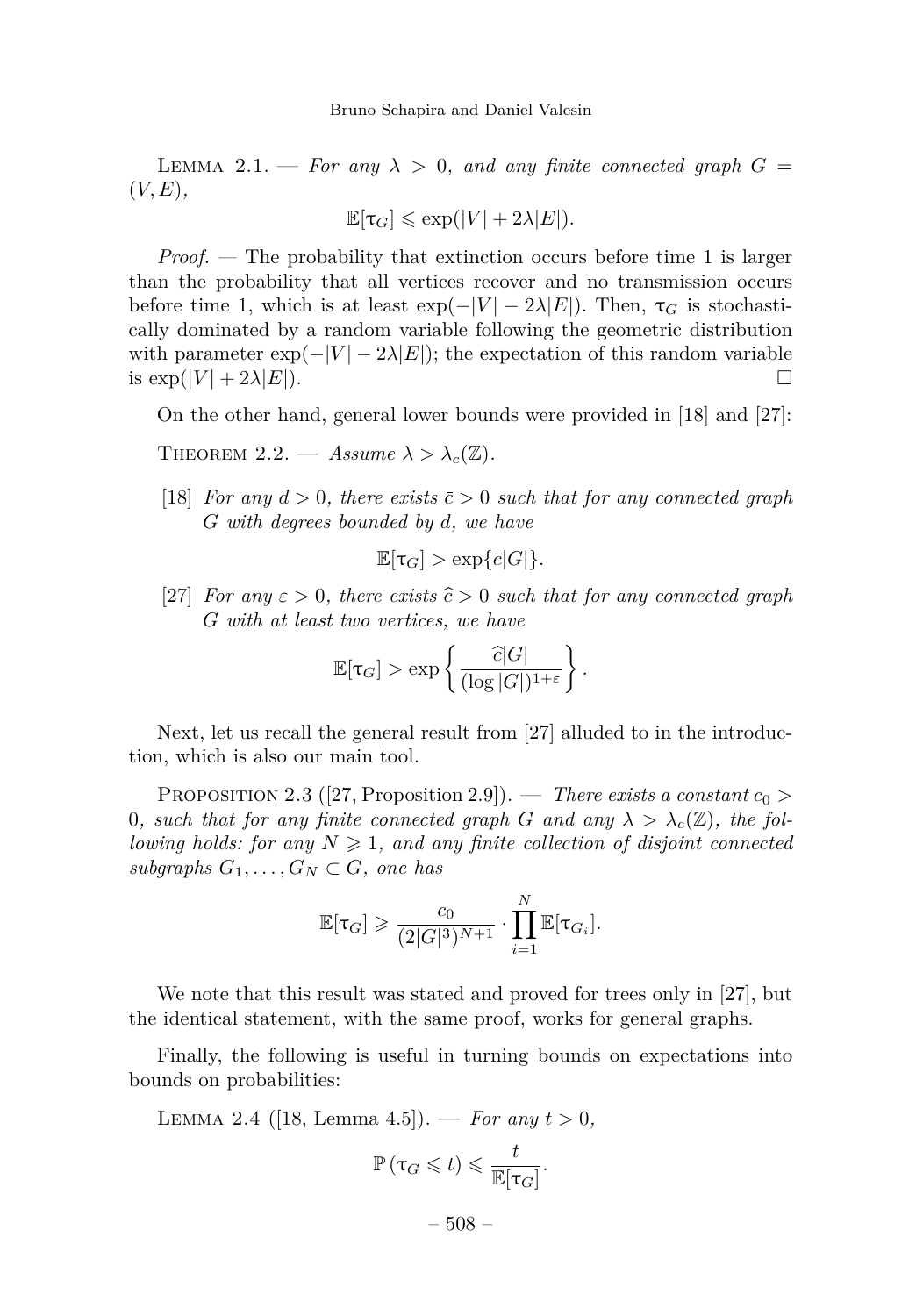Exponential rate for the contact process extinction time

#### **3. Percolation-type models**

#### <span id="page-7-3"></span><span id="page-7-0"></span>**3.1. General lattice model**

We consider here random graphs obtained from percolation-type models on  $\mathbb{Z}^d$  (models 1-5 in the list before Theorem [1.1\)](#page-4-0). Rather than treating model by model, we will be able to treat them all at once by following an approach similar of that of [\[11\]](#page-23-7) and [\[26\]](#page-24-5). That is, we will first present a list of four properties to be satisfied by a probability measure  $\mathbb P$  under which a random subgraph **G** of  $\mathbb{Z}^d$  is defined. Next, letting  $\mathbf{G}_n$  be the maximal component of  $G \cap B_n$ , we will prove the statement of Theorem [1.1](#page-4-0) by only making use of the mentioned properties. Finally, at the end of this subsection, we will give formal definitions of the aforementioned five models (Bernoulli bond and site percolation, occupied and vacant set of random interlacements, excursion set of the Gaussian free field), and provide references that show that each model satisfies the four properties (at least for some choices of their defining parameters).

We let  $\Omega = \{0,1\}^S$ , where *S* is either the set of vertices or edges of  $\mathbb{Z}^d$ (as usual, elements of  $\Omega$  can be identified with subsets of the vertex (or edge) set of  $\mathbb{Z}^d$ ). In the percolation terminology, given  $\omega \in \Omega$ , a vertex (or edge) is said to be open if its  $\omega$ -value is one, and to be closed otherwise. A configuration  $\omega \in \Omega$  then defines a subgraph  $\mathbf{G} = \mathbf{G}(\omega)$  of  $\mathbb{Z}^d$  in the standard manner. That is, if *S* is the set of vertices of  $\mathbb{Z}^d$ , then **G** is the subgraph of  $\mathbb{Z}^d$  induced by  $\{x : \omega_x = 1\}$ , and if *S* is a set of edges, then **G** has all the vertices of  $\mathbb{Z}^d$  and the set of edges  $\{e : \omega_e = 1\}$ . (The second situation is only needed to include the case of Bernoulli bond percolation). We endow  $\Omega$  with the  $\sigma$ -algebra generated by the coordinate maps, and note that any probability measure  $\mathbb P$  on  $\Omega$  then defines a random subgraph **G** of  $\mathbb{Z}^d$ .

Our two first assumptions on  $\mathbb P$  are the following:

<span id="page-7-2"></span>P is translation invariant and ergodic with respect to spatial shifts of  $\mathbb{Z}^d$ (3.1)

and

<span id="page-7-1"></span>P-almost surely **G** has a unique infinite connected component, denoted by  $\mathbf{G}_{\infty}$ . (3.2)

Under these hypotheses, for any  $n \geq 1$ , we let  $\mathbf{G}_n$  be the maximal connected component of **G** intersected with the box  $B_n := \{-n, \ldots, n-1\}^d$  (with the convention that if there are more than one maximal connected component, one chooses  $\mathbf{G}_n$  among them in an arbitrary way).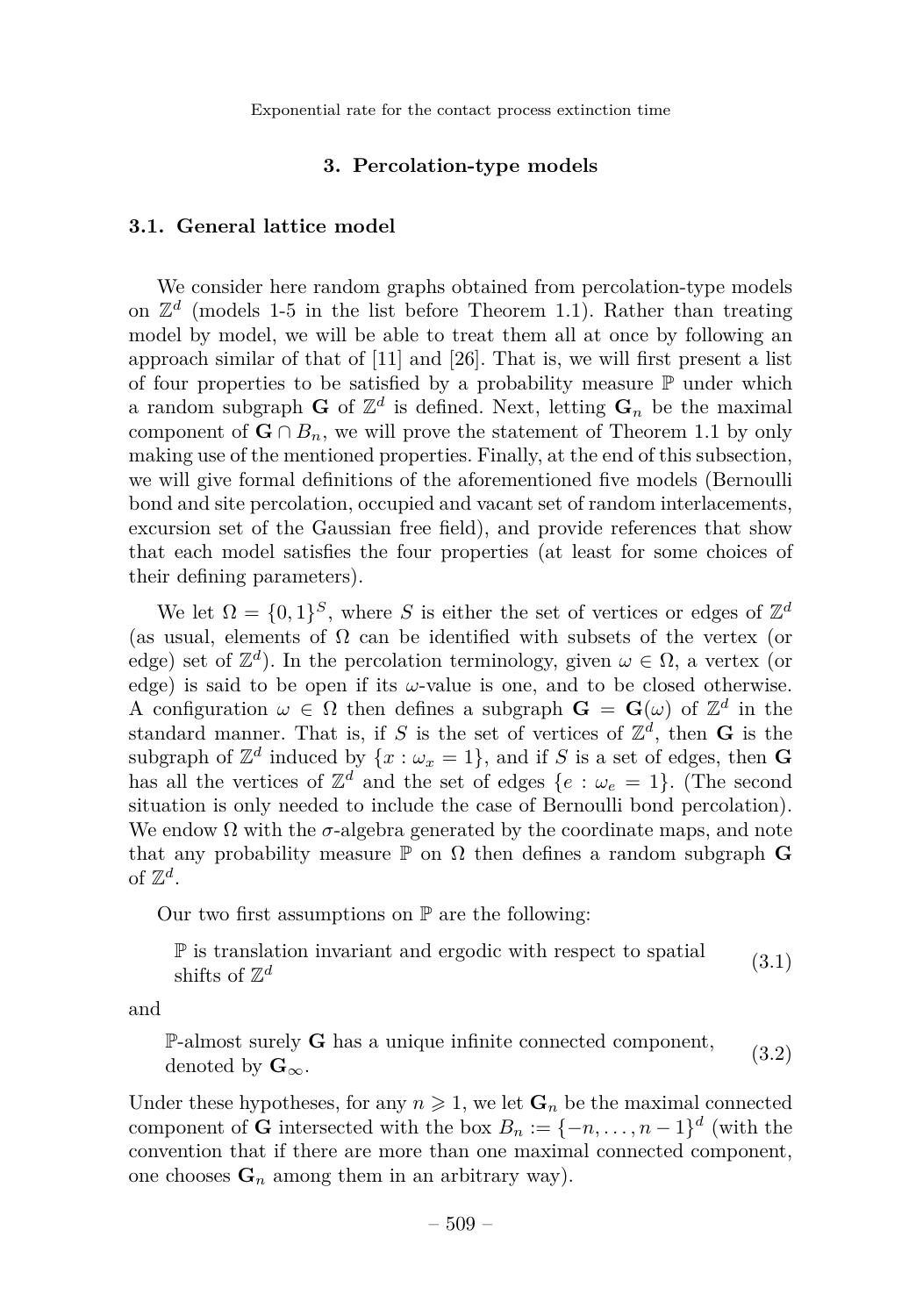Our next assumption ensures that with high probability, connected components of  $\mathbf{G} \cap B_n$  distinct from  $\mathbf{G}_n$  have small diameter. So under [\(3.2\)](#page-7-1), we consider

There exists a constant  $\Delta > 0$ , such that for all *n* large enough,

<span id="page-8-0"></span>
$$
\mathbb{P}\left(\begin{array}{c}\n\mathbf{G}_{\infty} \cap B_n \neq \emptyset, \text{ and any two} \\
\text{connected components of } \mathbf{G} \cap B_n \text{ with diameter} \\
\text{larger than } \frac{n}{10} \text{ are connected in } B_{2n} \\
\geq 1 - \exp(-(\log n)^{1+\Delta}).\n\end{array}\right) (3.3)
$$

Note that when the above assumption holds, one can easily derive the following useful fact: for all *n* large enough,

<span id="page-8-2"></span>
$$
\mathbb{P}\left(\text{any two connected components of } \mathbf{G}_{\infty} \cap B_{n}\right)
$$
  
are connected in  $B_{4n}$   

$$
\geq 1 - \exp(-(\log 2n)^{1+\Delta}).
$$
 (3.4)

Indeed, any connected component of  $\mathbf{G}_{\infty} \cap B_{2n}$  intersecting  $B_n$  necessarily has a diameter larger than *n*, so that one can apply  $(3.3)$  in  $B_{2n}$ . Let us also mention that for our purposes this hypothesis [\(3.3\)](#page-8-0) could be weakened, for instance a super-polynomial decay as in [\[30,](#page-24-6) Section 5] would be sufficient.

Finally our last assumption gives a bound on the decay of correlations for events depending on the configurations inside two disjoint boxes, as the distance between the two boxes diverges. Note that we have not tried to find an optimal condition for the proof here, and so we assume that the decay of correlations is at least polynomially fast. Indeed this is good enough for the proof, and it is satisfied by all the models of interest to us here. We let  $\|\cdot\|$ be the Euclidean norm. Then we consider

<span id="page-8-1"></span>There exists a constant  $C_0$  such that for any  $x \in \mathbb{Z}^d$  such that the boxes  $B_n$  and  $x + B_n$  are disjoint, and any events A and B depending only on the configuration inside  $B_n$  and  $x + B_n$  respectively, one has: (3.5)

$$
Cov(\mathbb{1}_A, \mathbb{1}_B)| \leqslant \begin{cases} C_0 \left(\frac{n^2}{\|x\|}\right)^{d-2} & \text{if } d \geqslant 3; \\ 0 & \text{if } d = 2. \end{cases}
$$

We restate now Theorem [1.1](#page-4-0) in this general setting.

<span id="page-8-3"></span>THEOREM 3.1. — Let  $\mathbb P$  denote a probability measure on  $\{0,1\}^{\mathbb Z^d}, d \geqslant 2$ , *satisfying* [\(3.1\)](#page-7-2)*,* [\(3.2\)](#page-7-1)*,* [\(3.3\)](#page-8-0) *and* [\(3.5\)](#page-8-1)*, and let*  $(\mathbf{G}_n)_{n\geqslant1}$  *and*  $\mathbf{G}_\infty$  *be as defined above. Consider now the contact process on* **G***n, with infection rate λ >*  $\lambda_c(\mathbb{Z})$ *, starting from full occupancy, and denote by*  $\tau_{\mathbf{G}_n}$  *its extinction time. There exists*  $\gamma \in (0, \infty)$  *such that* 

<span id="page-8-4"></span>
$$
\frac{1}{|\mathbf{G}_n|} \cdot \log \tau_{\mathbf{G}_n} \xrightarrow[n \to \infty]{\text{(prob.)}} \gamma.
$$
 (3.6)

 $-510-$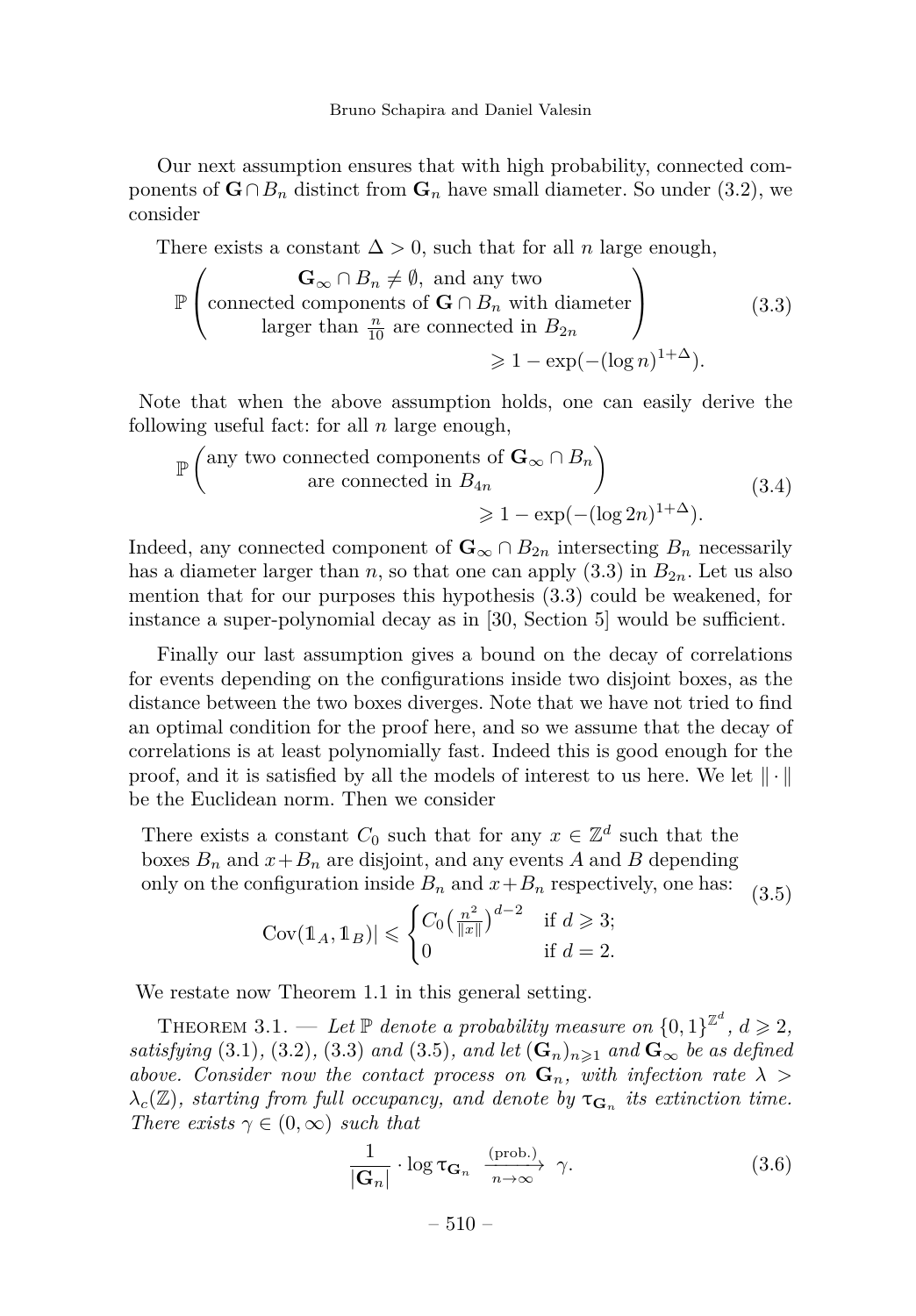Exponential rate for the contact process extinction time

Before proving the result, let us start with some preliminary facts concerning the sizes of the connected components inside  $B_n$ .

<span id="page-9-0"></span>PROPOSITION 3.2. — Let  $\mathbb P$  denote a probability measure on  $\{0,1\}^{\mathbb Z^d}$ ,  $d \geqslant 2$ *, satisfying* [\(3.1\)](#page-7-2), [\(3.2\)](#page-7-1)*, and* (3.3*). Then with the above notation, for*  $any \varepsilon \in (0,1)$  *there exists*  $\delta > 0$  *such that for n large enough the following holds with probability higher than*  $1 - \exp\{-(\log n)^{1+\delta}\}$ .

<span id="page-9-1"></span> $\mathbf{G}_{\infty} \cap B_n$  *has a single component of cardinality larger than*  $n^{d-\varepsilon}$ *;* (3.7)

<span id="page-9-2"></span>*all other components of*  $G \cap B_n$  *either have cardinality smaller than*  $n^{\varepsilon}$  *or are contained in*  $B_n \backslash B_{n-n^{\varepsilon}}$ *.* (3.8)

*Proof.* — Fix  $\varepsilon > 0$ , and define  $\ell_n = \lfloor n^{\varepsilon/d}/2 \rfloor$ . Given a connected graph *G* ⊂  $\mathbb{Z}^d$ , we say *G* crosses an annulus  $x + (B_{\ell_n} \setminus B_{\ell_n/4})$  if the vertex set of *G* intersects both  $x + B_{\lfloor \ell_n/4 \rfloor}$  and  $x + (B_{\ell_n})^c$ .

By [\(3.3\)](#page-8-0), [\(3.4\)](#page-8-2) and a union bound, there exists  $\delta > 0$  such that, for *n* large enough, the following conditions are satisfied with probability at least  $1 \exp\{-(\log n)^{1+\delta}\}\$ :

- for any  $x \in B_n$ , the graph  $\mathbf{G}_{\infty} \cap (x + B_{2\ell_n})$  has a unique component  $\mathscr{C}(x)$  that crosses  $x + (B_{\ell_n} \backslash B_{\ell_n/4});$
- for any  $x \in B_n$ , any connected component of  $\mathbf{G} \cap (x + B_{\ell_n})$  with diameter larger than  $\ell_n/10$  is connected to  $\mathscr{C}(x)$  in  $x + B_{2\ell_n}$ ;
- for any  $x, y \in B_n$  with  $x \sim y$ , we have that  $\mathscr{C}(x)$  and  $\mathscr{C}(y)$  are connected together in  $\mathbf{G}_{\infty} \cap (x + B_{4\ell_n}).$

In particular, all the graphs  $\mathscr{C}(x)$  for  $x \in B_{n-8\ell_n}$  are subgraphs of a single component  $\mathscr{C}^*$  of  $\mathbf{G}_{\infty} \cap B_n$ . Noting that  $\mathscr{C}^*$  intersects all boxes  $x + B_{\ell_n}$ for  $x \in B_{n-8\ell_n}$ , it follows that  $\mathscr{C}^\star$  has at least  $\lfloor (n-8\ell_n)^d/(\ell_n)^d \rfloor \geqslant n^{d-\varepsilon}$ vertices.

Now, let  $\mathscr C$  be some component of  $\mathbf{G} \cap B_n$  distinct from  $\mathscr C^*$ . Then,  $\mathscr C$ cannot cross any annulus  $x + (B_{\ell_n} \backslash B_{\ell_n/4})$  with  $x \in B_{n-8\ell_n}$ . It thus follows that at least one of the following two conditions hold:

• *C* has diameter smaller than  $\ell_n$  (so  $|\mathscr{C}| \leq n^{\varepsilon}$ );

|**G***n*|

• C is contained in  $B_n \setminus B_{n-9\ell_n} \subset B_n \setminus B_{n-n^{\varepsilon}}$  (so  $|\mathscr{C}| \leq 2d \cdot n^{d-1} \cdot 9\ell_n$ ).

This also shows that  $\mathscr{C}^{\star}$  is the unique component of  $\mathbf{G} \cap B_n$  with cardinality above  $n^{d-\varepsilon}$ , completing the proof.

As a corollary, one obtains the following result, interesting in itself.

Corollary 3.3. — *Under the hypotheses of Proposition [3.2,](#page-9-0)*

<span id="page-9-3"></span>
$$
\frac{|\mathbf{G}_n|}{|B_n|} \xrightarrow[n \to \infty]{\text{(prob.)}} \theta := \mathbb{P}(0 \in \mathbf{G}_\infty). \tag{3.9}
$$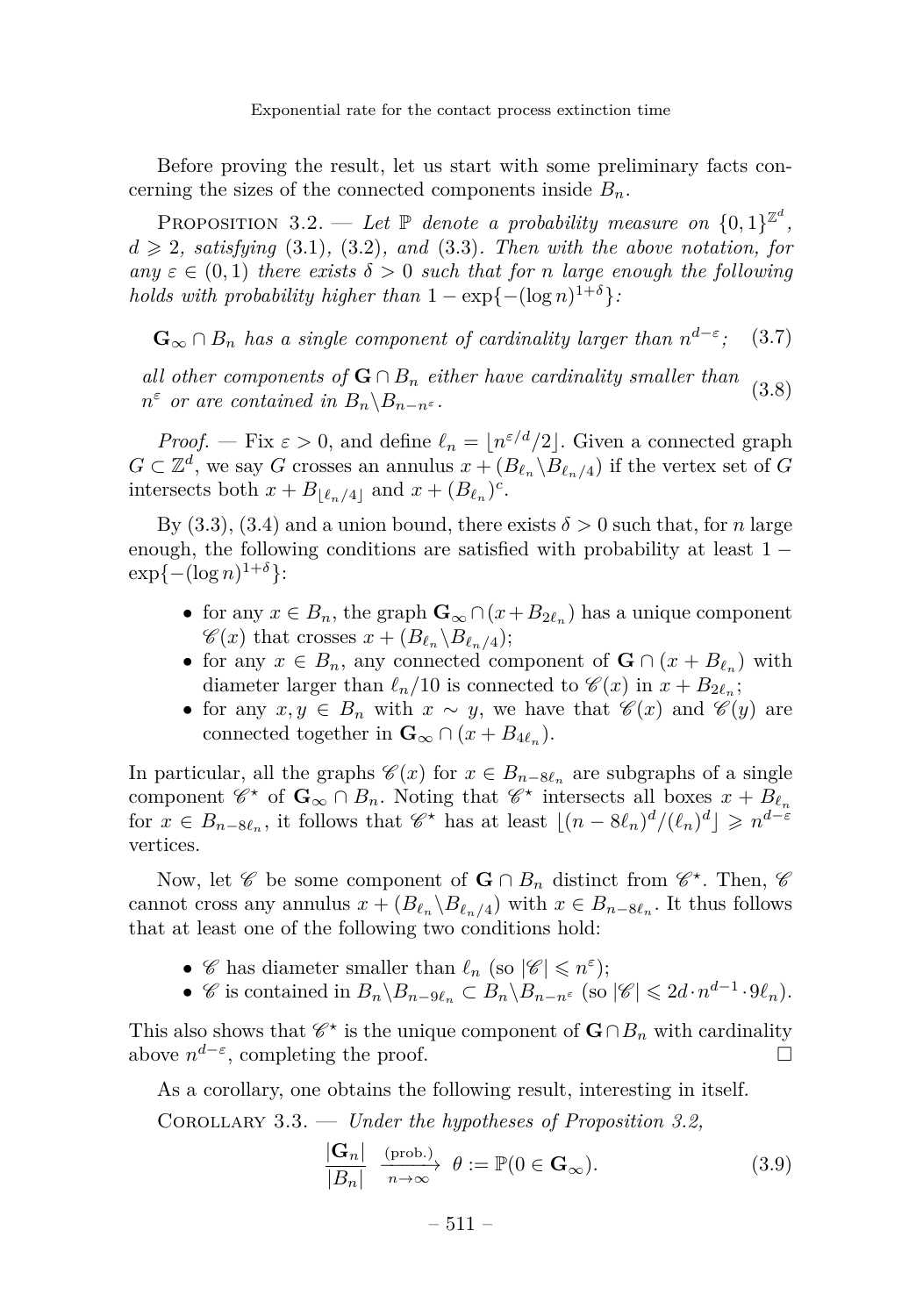*Proof.* — Fix  $\varepsilon \in (0,1)$ . Also fix  $n \in \mathbb{N}$  and assume that  $(3.7)$  and  $(3.8)$ hold. Then,  $\mathbf{G}_n$  is a component of  $\mathbf{G}_{\infty} \cap B_n$ .

If C is any component of  $G \cap B_n$  distinct from  $G_n$ , then we must have either  $|\mathscr{C}| < n^{\varepsilon}$  or  $\mathscr{C} \subset B_n \backslash B_{n-n^{\varepsilon}}$ . If we also assume  $\mathscr{C}$  is a component of  $\mathbf{G}_{\infty} \cap B_n$ , it must be the case that  $\mathscr{C}$  intersects the boundary  $B_n \backslash B_{n-1}$ (since  $\mathbf{G}_{\infty}$  is connected), so we necessarily have  $\mathscr{C} \subset B_n \backslash B_{n-n^{\varepsilon}}$ . Then,

$$
|\mathbf{G}_{\infty} \cap B_n| - |\mathbf{G}_n| = \sum_{\substack{\mathscr{C} \text{ component} \\ \text{of } \mathbf{G}_{\infty} \cap B_n:\\ \mathscr{C} \neq \mathbf{G}_n}} |\mathscr{C}| \leqslant |B_n \setminus B_{n-n^{\varepsilon}}| = o(n^d).
$$

The desired result now follows from noting that, by ergodicity,  $|\mathbf{G}_{\infty} \cap B_n|/|B_n|$  converges in probability to  $\theta$  as  $n \to \infty$ .

We are now in position give the proof of Theorem [3.1.](#page-8-3)

*Remark 3.4.* — In the above paragraphs and result, the symbol  $\mathbb{P}$  has been used to denote a probability measure on  $\{0,1\}^{\mathbb{Z}^d}$ . Without risk of confusion, in what follows we will use the same symbol to denote a probability measure under which the contact process is also defined on percolation clusters obtained from the percolation configuration on  $\{0,1\}^{\mathbb{Z}^d}$ , such as  $\mathbf{G}_n$ . The same abuse of notation will apply to the expectation operator E.

*Proof of Theorem [3.1.](#page-8-3) —* Define

<span id="page-10-0"></span>
$$
X_n := \frac{1}{n^d} \log \mathbb{E}[\tau_{\mathbf{G}_n} \mid \mathbf{G}_n]
$$
 (3.10)

and

<span id="page-10-1"></span>
$$
\widetilde{\gamma} := \limsup_{n \to \infty} \mathbb{E}[X_n]. \tag{3.11}
$$

By Lemma [2.1,](#page-6-1) the  $(X_n)_{n\geq 1}$  are bounded random variables, and thus  $\tilde{\gamma}$ is finite. We claim that it is also positive. Indeed by Theorem [2.2](#page-6-2) (noting that  $\mathbf{G}_n$  is by definition connected and has degrees bounded by 2*d*), for *n* large enough,

<span id="page-10-2"></span>
$$
\mathbb{E}[X_n] \geq \frac{1}{n^d} \cdot \mathbb{E}\left[\log \mathbb{E}[\tau_{\mathbf{G}_n} | \mathbf{G}_n] \cdot \mathbb{1}\left\{|\mathbf{G}_n| > \frac{\theta}{2} |B_n|\right\}\right]
$$
\n
$$
\geq \frac{1}{n^d} \cdot \frac{\bar{c}\theta(2n)^d}{2} \cdot \mathbb{P}\left(|\mathbf{G}_n| > \frac{\theta}{2} |B_n|\right) \stackrel{(3.9)}{\geq} \bar{c}\theta 2^{d-2}.
$$
\n(3.12)

Now we prove that  $(X_n)_{n\geqslant 0}$  converges in probability to  $\tilde{\gamma}$ . Fix  $\varepsilon > 0$ , and let  $n_0$  be such that  $\mathbb{E}[X_{n_0}] \geq \tilde{\gamma} - \varepsilon/2$ . In what follows we will also assume that  $n_0$  is large enough (depending on  $\varepsilon$ ). We now write for  $k \in \mathbb{N}$ ,

$$
n_k = (n_0)^{3^k}, \qquad \varepsilon_k = 2^{-k}\varepsilon, \qquad \mathcal{E}_k = \sum_{i=1}^k \varepsilon_i.
$$

 $-512-$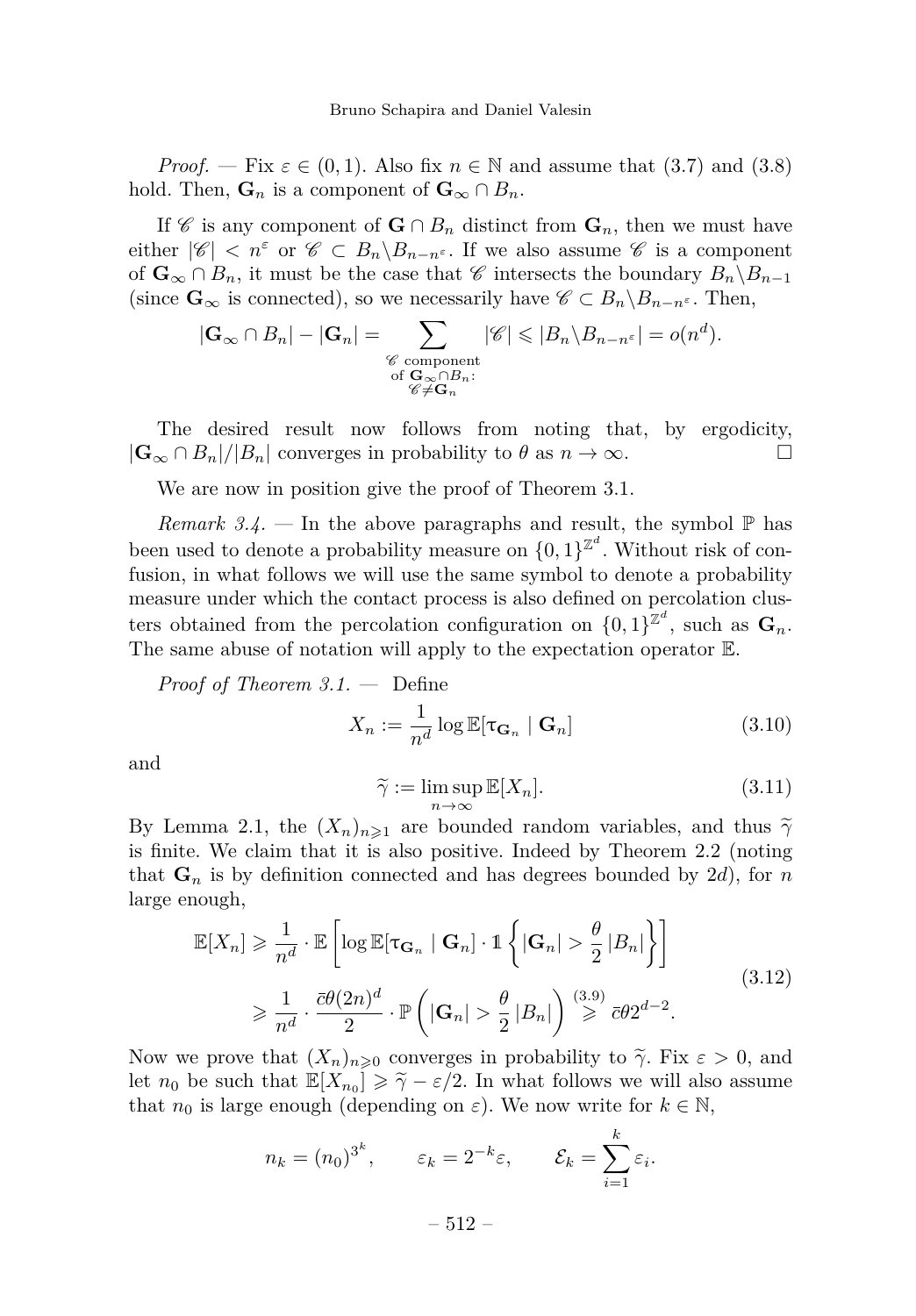We proceed by induction. Fix  $k \geqslant 0$ , and assume that we have already proved that

<span id="page-11-1"></span>
$$
\mathbb{E}[X_{n_k}] \ge \tilde{\gamma} - \mathcal{E}_{k+1}.
$$
\n(3.13)

Then we show that for any  $n \in [n_{k+1}, n_{k+2}]$ , we have

<span id="page-11-2"></span>
$$
\mathbb{P}\left(X_n \leq \tilde{\gamma} - \mathcal{E}_{k+1} - \varepsilon_{k+3}\right) < \frac{\varepsilon_{k+3}}{\tilde{\gamma}},
$$
\n
$$
\text{so } \mathbb{E}[X_n] > (\tilde{\gamma} - \mathcal{E}_{k+1} - \varepsilon_{k+3}) \cdot \left(1 - \frac{\varepsilon_{k+3}}{\tilde{\gamma}}\right) \geq \tilde{\gamma} - 2\varepsilon_{k+3} - \mathcal{E}_{k+1} = \tilde{\gamma} - \mathcal{E}_{k+2}.
$$
\n
$$
(3.14)
$$

To this end, fix  $n \in [n_{k+1}, n_{k+2}]$ . We split the box  $B_{n-n_k}$  into  $N :=$  $(\lfloor n/n_k \rfloor - 1)^d$  disjoint boxes of side length  $2n_k$ , and denote by  $(\mathbf{G}^{(i)})_{1 \leqslant i \leqslant N}$ the maximal connected components inside each of these boxes. Define the event

<span id="page-11-3"></span>
$$
A = \left\{ \text{all the } (\mathbf{G}^{(i)})_{1 \leqslant i \leqslant N} \text{ are subgraphs of } \mathbf{G}_n \right\}.
$$
 (3.15)

By Proposition [2.3,](#page-6-0) on *A* we have

$$
\mathbb{E}[\tau_{\mathbf{G}_n} \mid \mathbf{G}_n] \geqslant \frac{c_0}{(2|\mathbf{G}_n|)^{3(N+1)}} \cdot \prod_{i=1}^N \mathbb{E}[\tau_{\mathbf{G}^{(i)}} \mid \mathbf{G}^{(i)}],
$$

so that, with  $X^{(i)} := (1/n_k^d) \log \mathbb{E} \left[ \tau_{\mathbf{G}^{(i)}} \mid \mathbf{G}^{(i)} \right],$ 

<span id="page-11-0"></span>
$$
X_n \cdot \mathbb{1}_A \ge \left( \left( \frac{n_k}{n} \right)^d \cdot \sum_{i=1}^N X^{(i)} - \frac{CN \log(|\mathbf{G}_n|)}{n^d} \right) \cdot \mathbb{1}_A,\tag{3.16}
$$

for some constant  $C > 0$ . Now note that, by the definition of  $N$ ,

$$
\frac{CN\log(|\mathbf{G}_n|)}{n^d} \leqslant \frac{Cdn^d\log(2n)}{n_k^d \cdot n^d} \leqslant \varepsilon_{k+5},
$$

at least for  $n_0$  large enough. Moreover, Lemma [2.1](#page-6-1) implies that all the  $X^{(i)}$ are bounded. Therefore,

$$
\left(\frac{1}{N} - \left(\frac{n_k}{n}\right)^d\right) \sum_{i=1}^N X^{(i)} \leq C_1 \left(1 - N\left(\frac{n_k}{n}\right)^d\right)
$$
  

$$
\leq C_2 \left(1 - \left(\frac{n - 2n_k}{n_k} \cdot \frac{n_k}{n}\right)^d\right) \leq \varepsilon_{k+5},
$$

for some positive constants  $C_1$  and  $C_2$  and  $n_0$  large enough. Using these estimates and the fact that  $2\varepsilon_{k+5} = \varepsilon_{k+4}$  in [\(3.16\)](#page-11-0) we get

$$
X_n \cdot \mathbb{1}_A \geqslant \left(\frac{1}{N} \cdot \sum_{i=1}^N X^{(i)} - \varepsilon_{k+4}\right) \cdot \mathbb{1}_A.
$$

$$
-513 -
$$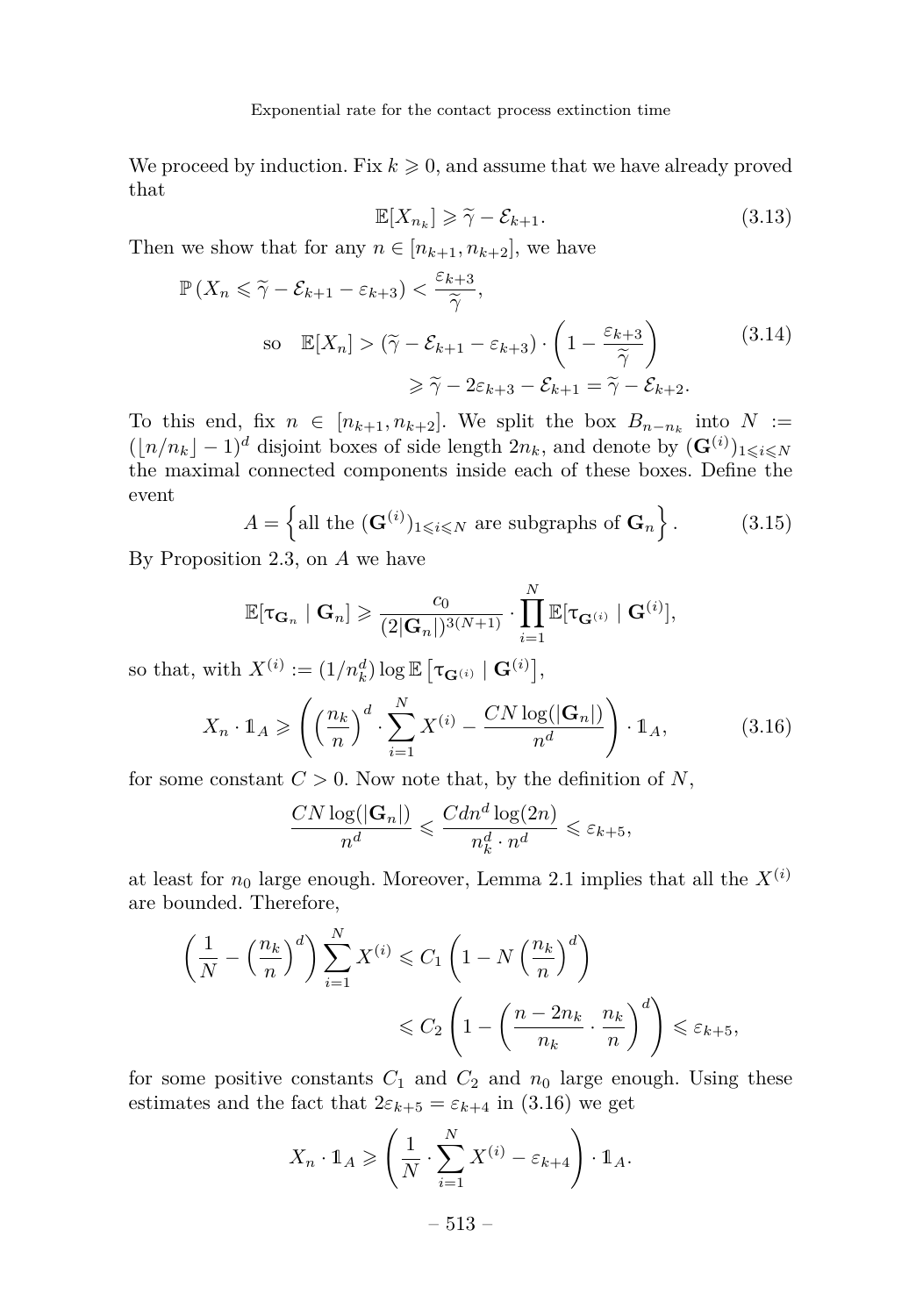Consequently,

$$
\mathbb{P}(X_n \leq \tilde{\gamma} - \mathcal{E}_{k+1} - \varepsilon_{k+3})
$$
  
 
$$
\leq \mathbb{P}(A^c) + \mathbb{P}\left(\frac{1}{N} \cdot \sum_{i=1}^N X^{(i)} \leq \tilde{\gamma} - \mathcal{E}_{k+1} - \varepsilon_{k+4}\right).
$$
 (3.17)

Let us bound  $\mathbb{P}(A^c)$  first. We apply Proposition [3.2](#page-9-0) in each of the boxes and deduce that for some  $\delta > 0$ , with probability at least  $1 - \exp\{- (\log n)^{1+\delta} \},$ all the  $\mathbf{G}^{(i)}$  have cardinality larger than  $n_k^{d-1}$  and are subgraphs of  $\mathbf{G}_{\infty}$ . Note also that the  $\mathbf{G}^{(i)}$  are by definition at distance at least  $n_k$  from the boundary of  $B_n$ , since they all belong to  $B_{n-n_k}$ , and by hypothesis one has  $n_k \geq n^{1/9}$ . Thus by applying again Proposition [3.2](#page-9-0) in the box  $B_n$ , we get that for  $n_0$  large enough, and for some  $\delta > 0$ ,

<span id="page-12-2"></span><span id="page-12-0"></span>
$$
\mathbb{P}(A^c) \leqslant \exp\{-(\log n)^{1+\delta}\} \leqslant \frac{\varepsilon_{k+4}}{\widetilde{\gamma}}.\tag{3.18}
$$

We now bound the second term in  $(3.17)$  using the hypothesis  $(3.5)$ . To this end we discretize the random variables  $(X^{(i)})_{i \leq N}$ , which we recall are bounded by a constant  $C_1 > 0$ . Set

$$
\widetilde{X}^{(i)} := \varepsilon_{k+5} \sum_{\ell=0}^{\lfloor C_1/\varepsilon_{k+5} \rfloor} \mathbb{1} \{ X^{(i)} \geqslant \ell \varepsilon_{k+5} \}.
$$

Note that

$$
\widetilde{X}^{(i)} \leqslant X^{(i)} \leqslant \widetilde{X}^{(i)} + \varepsilon_{k+5}.
$$

Moreover, by [\(3.1\)](#page-7-2), all the  $(X^{(i)})_{i \leq N}$  have the same distribution as  $X_{n_k}$ , so

<span id="page-12-1"></span>
$$
\mathbb{E}[\widetilde{X}^{(i)}] \ge \mathbb{E}[X^{(i)}] - \varepsilon_{k+5} \overset{(3.13)}{\ge} \gamma - \mathcal{E}_{k+1} - \varepsilon_{k+5}.
$$
 (3.19)

We then have

$$
\mathbb{P}\left(\frac{1}{N}\cdot\sum_{i=1}^{N}X^{(i)}\leqslant \widetilde{\gamma}-\mathcal{E}_{k+1}-\varepsilon_{k+4}\right) \leqslant \mathbb{P}\left(\frac{1}{N}\cdot\sum_{i=1}^{N}\widetilde{X}^{(i)}\leqslant \widetilde{\gamma}-\mathcal{E}_{k+1}-\varepsilon_{k+4}\right) \leqslant \mathbb{P}\left(\frac{1}{N}\cdot\sum_{i=1}^{N}\left(\widetilde{X}^{(i)}-\mathbb{E}[\widetilde{X}^{(i)}]\right)\leqslant-\varepsilon_{k+5}\right),
$$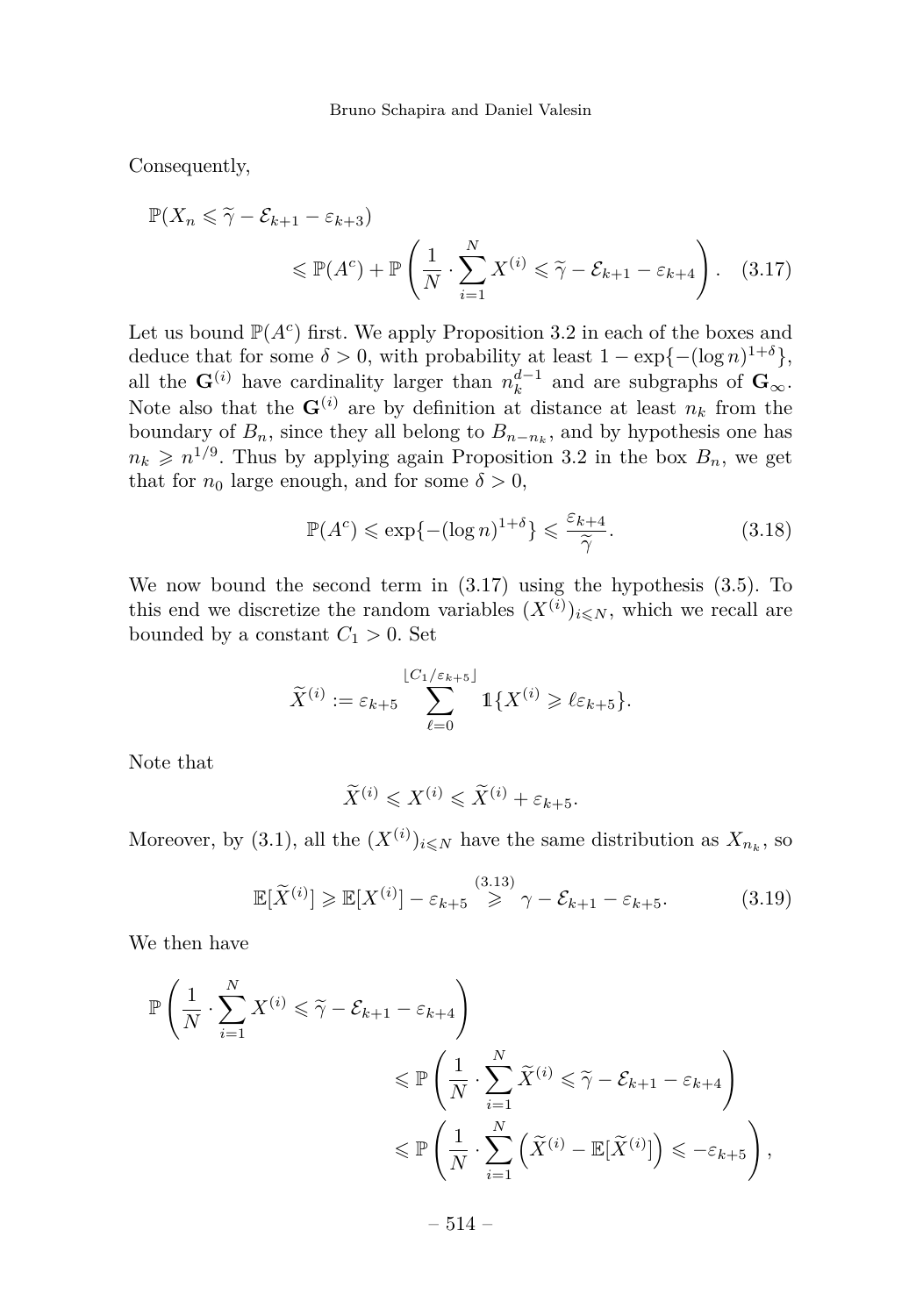where the second inequality follows from [\(3.19\)](#page-12-1) and the fact that  $\varepsilon_{k+4}$  =  $2\varepsilon_{k+5}$ . Using Chebyshev's inequality, we obtain

$$
\mathbb{P}\left(\frac{1}{N} \cdot \sum_{i=1}^{N} X^{(i)} \leq \widetilde{\gamma} - \mathcal{E}_{k+1} - \varepsilon_{k+4}\right) \leq \frac{1}{N^2 \varepsilon_{k+5}^2} \cdot \sum_{1 \leq i,j \leq N} |\text{Cov}(\widetilde{X}^{(i)}, \widetilde{X}^{(j)})|.
$$
 (3.20)

We now bound the covariances using  $(3.5)$ . First assume  $d \geq 3$ . Note first that by using the bilinearity of the covariance and [\(3.5\)](#page-8-1), we get that for all *i, j*,

<span id="page-13-0"></span>
$$
|\text{Cov}(\widetilde{X}^{(i)},\widetilde{X}^{(j)})| \leqslant C_0 C_1^2 \frac{n_k^{2(d-2)}}{d(i,j)^{d-2}},
$$

where by  $d(i, j)$  we mean the distance between the two boxes containing  $\mathbf{G}^{(i)}$ and  $\mathbf{G}^{(j)}$ . We deduce that for any fixed  $i \leq N$ , for some constant  $C > 0$ ,

$$
\sum_{1\leqslant j\leqslant N}|\text{Cov}(\widetilde{X}^{(i)},\widetilde{X}^{(j)})|\leqslant Cn_k^{2(d-2)}\sum_{\ell\in\{0,...,N^{1/d}\}^d}\frac{1}{(\|\ell\|n_k)^{d-2}}\leqslant Cn_k^{d-2}\,N^{2/d}.
$$

Summing next over *i*, and using that  $n \ge n_k^3$ , we obtain

$$
\frac{1}{N^2} \sum_{1 \leqslant i,j \leqslant N} |{\rm Cov}(\widetilde{X}^{(i)},\widetilde{X}^{(j)})| \leqslant C \cdot \frac{n_k^{d-2}}{N} \left(\frac{n}{n_k}\right)^2 \leqslant C \cdot \frac{1}{n_k^{d-2}}.
$$

In case  $d = 2$ , [\(3.5\)](#page-8-1) gives

$$
\frac{1}{N^2}\sum_{1\leqslant i,j\leqslant N}\vert {\rm Cov}\big(\widetilde{X}^{(i)},\widetilde{X}^{(j)})\vert\leqslant\frac{1}{N}\leqslant\frac{1}{n_k}.
$$

Combining these covariance bounds with [\(3.20\)](#page-13-0) gives

$$
\mathbb{P}\left(\frac{1}{N}\cdot\sum_{i=1}^{N}X^{(i)}\leqslant \widetilde{\gamma}-\mathcal{E}_{k+1}-\varepsilon_{k+4}\right)\leqslant \frac{C}{\varepsilon_{k+5}^{2}\cdot(n_{k})^{\max\{d-2,1\}}}\leqslant \frac{\varepsilon_{k+4}}{\widetilde{\gamma}},
$$

if  $n_0$  is large enough. Together with [\(3.17\)](#page-12-0), [\(3.18\)](#page-12-2) and  $\varepsilon_{k+3} = 2\varepsilon_{k+4}$ , this proves [\(3.14\)](#page-11-2).

One can then conclude that  $(X_n)_{n\geqslant0}$  converges in probability to  $\tilde{\gamma}$  using a general argument, which we recall for completeness. For  $n \geq 1$  and  $\varepsilon > 0$ ,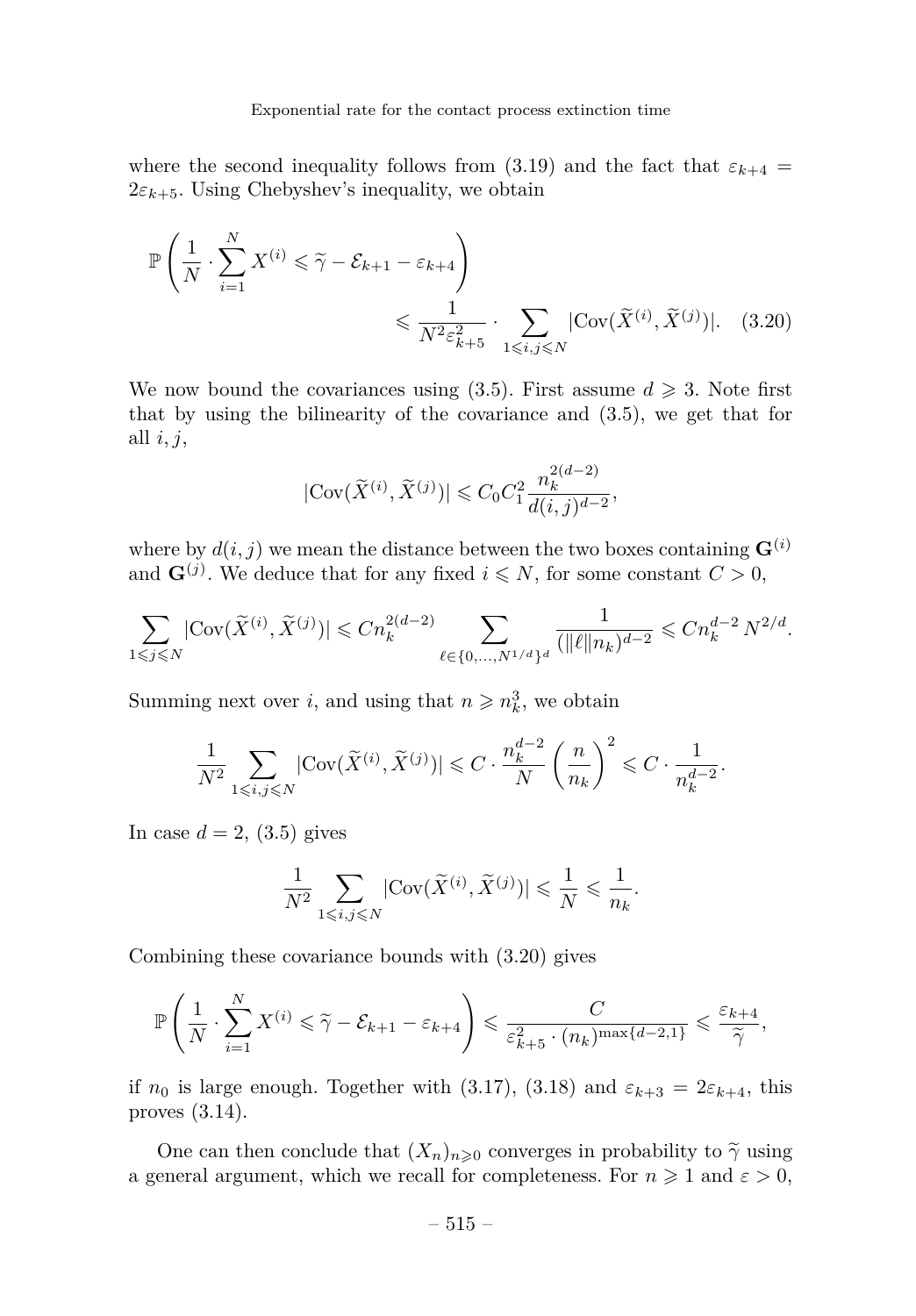let  $\varphi_n(\varepsilon) := \mathbb{P}(X_n \leq \tilde{\gamma} - \varepsilon) + \varepsilon$ . For *n* large enough we have  $\widetilde{\gamma} + \varepsilon \geqslant \mathbb{E}[X_n]$  $\geqslant (\widetilde{\gamma} + \sqrt{\varphi_n(\varepsilon)}) \cdot \mathbb{P}\left(X_n > \widetilde{\gamma} + \sqrt{\varphi_n(\varepsilon)}\right)$  $+\left(\tilde{\gamma}-\varepsilon\right)\cdot\mathbb{P}\left(\tilde{\gamma}-\varepsilon\leqslant X_n\leqslant \tilde{\gamma}+\sqrt{\varphi_n(\varepsilon)}\right)$  $\geq \widetilde{\gamma}(1 - \varphi_n(\varepsilon)) + \sqrt{\varphi_n(\varepsilon)} \cdot \mathbb{P}\left(X_n > \widetilde{\gamma} + \sqrt{\varphi_n(\varepsilon)}\right) - \varepsilon,$ 

which gives

$$
\mathbb{P}\left(X_n > \widetilde{\gamma} + \sqrt{\varphi_n(\varepsilon)}\right) \leq 2\varepsilon(\varphi_n(\varepsilon))^{-1/2} + \widetilde{\gamma}(\varphi_n(\varepsilon))^{1/2}.
$$

Together with [\(3.14\)](#page-11-2) this gives the convergence in probability of  $X_n$  towards  $\tilde{\gamma}$ .

The proof of the theorem is almost finished now. Fix  $\varepsilon > 0$ . On the one hand, the Markov inequality entails

$$
\mathbb{P}\left(\frac{1}{n^d}\log \tau_{\mathbf{G}_n}\geqslant \widetilde{\gamma}+\varepsilon\right)
$$
  
\$\leqslant \mathbb{P}\left(X\_n>\widetilde{\gamma}+\frac{\varepsilon}{2}\right)+e^{-(\widetilde{\gamma}+\varepsilon)n^d}\cdot \mathbb{E}\left[\tau\_{\mathbf{G}\_n}\mathbbm{1}\left\{\mathbb{E}[\tau\_{\mathbf{G}\_n}\mid \mathbf{G}\_n]\leqslant e^{(\widetilde{\gamma}+\varepsilon/2)n^d}\right\}\right] \$  
\$\leqslant \mathbb{P}\left(X\_n>\widetilde{\gamma}+\frac{\varepsilon}{2}\right)+\exp\left\{-\frac{\varepsilon}{2}n^d\right\}\$.

On the other hand, Lemma [2.4](#page-6-3) gives

$$
\mathbb{P}\left(\frac{1}{n^d}\log \tau_{\mathbf{G}_n} \leq \tilde{\gamma} - \varepsilon\right)
$$
  
\$\leqslant \mathbb{P}\left(X\_n \leqslant \tilde{\gamma} - \frac{\varepsilon}{2}\right) + e^{(\tilde{\gamma} - \varepsilon)n^d} \cdot \mathbb{E}\left[\frac{1}{\mathbb{E}[\tau\_{\mathbf{G}\_n}|\mathbf{G}\_n]}1\left\{\mathbb{E}[\tau\_{\mathbf{G}\_n}|\mathbf{G}\_n] \geqslant e^{(\tilde{\gamma} - \varepsilon/2)n^d}\right\}\right] \$  
\$\leqslant \mathbb{P}\left(X\_n \leqslant \tilde{\gamma} - \frac{\varepsilon}{2}\right) + \exp\left\{-\frac{\varepsilon}{2}n^d\right\}.

Together with [\(3.9\)](#page-9-3) this completes the proof of [\(3.6\)](#page-8-4) with  $\gamma = \tilde{\gamma}/\theta$ . The proof of the theorem is now complete. proof of the theorem is now complete.

## **3.2. Description of lattice models and verification of assumptions**

As mentioned earlier, we now give definitions of five models that fit in the above framework, and indicate references where proofs of all the hypotheses of the theorem are given for each of them.

**Supercritical Bernoulli bond percolation,**  $d \ge 2$ . This is the basic percolation model defined by the prescription that each edge of  $\mathbb{Z}^d$  is declared open with probability  $p$  and closed with probability  $1 - p$ , independently for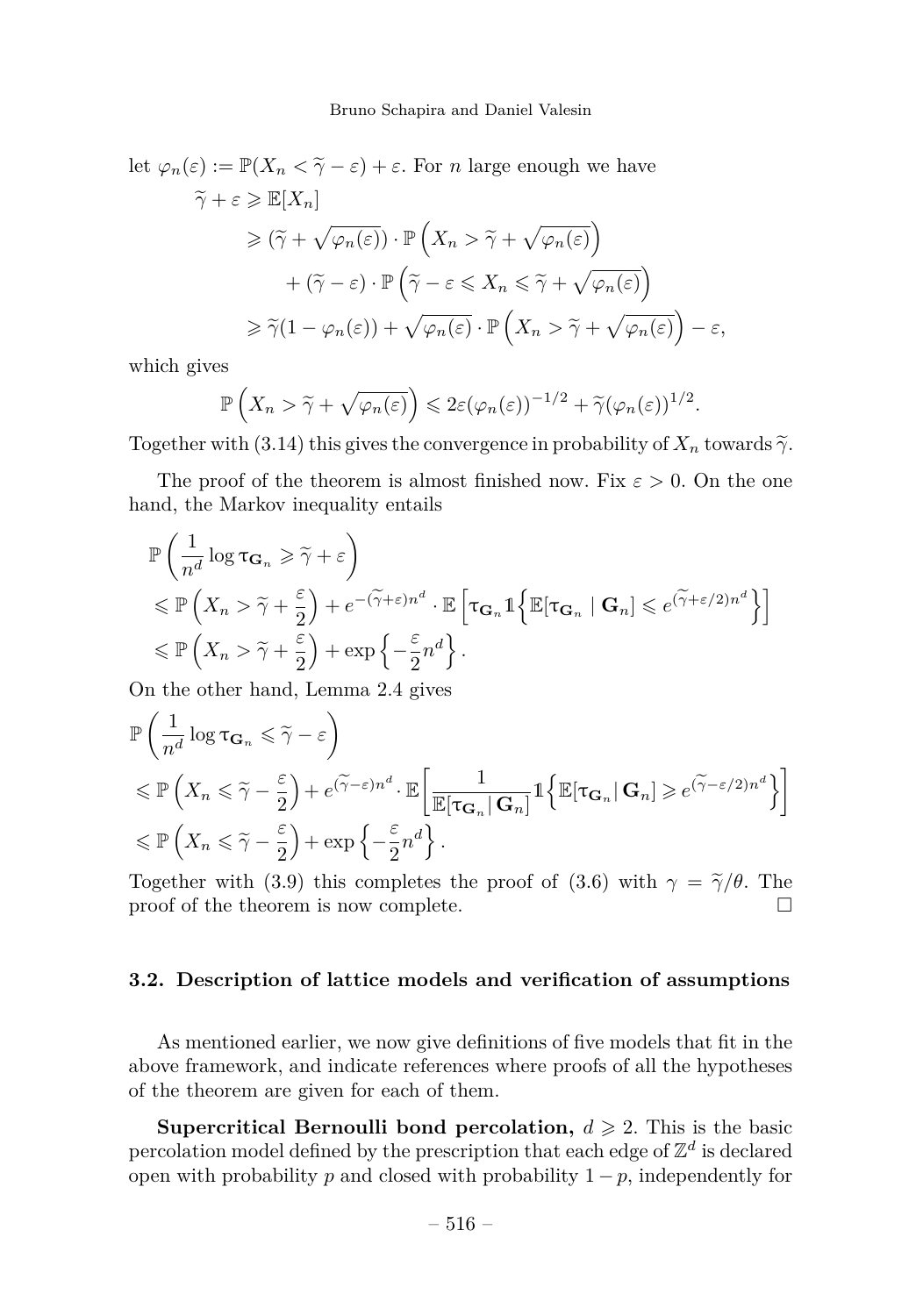all edges, where  $p \in [0, 1]$ . It is thoroughly studied in the standard reference of Grimmett [\[13\]](#page-23-8); there it is shown that there exists  $p_c(d) \in (0,1)$  such that there is no infinite component if  $p < p_c$  and there is a unique infinite component if  $p > p_c$ . Here we assume that  $p > p_c$ . Proofs of [\(3.1\)](#page-7-2) and [\(3.2\)](#page-7-1) can be found in [\[13\]](#page-23-8). Condition [\(3.3\)](#page-8-0) is proved in [\[21\]](#page-24-7) in dimension  $d \geq 3$ , and in  $[8]$  for  $d = 2$ . Condition  $(3.5)$  follows readily from independence.

**Supercritical Bernoulli site percolation,**  $d \geq 3$ . This is defined as above, except that vertices, rather than edges, are declared to be open of closed. Site percolation is also covered in the book [\[13\]](#page-23-8). Again, a critical value  $p_c(d) \in (0,1)$  separates a non-percolative phase from a phase where there is almost surely a unique infinite component. Here we assume that  $d \geqslant$ 3 and  $p > p_c(d)$ . All the references and observations provided above for supercritical bond percolation are also valid for supercritical site percolation, except that  $(3.3)$  has not been established for the case  $d = 2$ , which is why we exclude it.

**Occupied set of random interlacements,**  $d \geq 3$ . The model of random interlacements has been introduced by Sznitman in [\[29\]](#page-24-8), and detailed expositions are available in [\[6\]](#page-23-10) and [\[10\]](#page-23-11). It arises as a local limit of the trace of a simple random walk on a *d*-dimensional torus run for an amount of time proportional to the volume of the torus. The proportionality constant  $u > 0$ and the dimension *d* are the two parameters of the model; as the random walk is required to be transient, one takes  $d \geqslant 3$ . An equivalent definition of the occupied set of random interlacements is the following: it is the unique random set of vertices  $\mathcal{I}^u \subset \mathbb{Z}^d$  satisfying

$$
\mathbb{P}(\mathcal{I}^u \cap K = \varnothing) = \exp\{-u \cdot \text{cap}(K)\}
$$

where K is any finite set of vertices of  $\mathbb{Z}^d$  and  $\text{cap}(K)$  denotes the discrete capacity of *K* (see [\[14,](#page-23-12) Chapter 6]). The density of  $\mathcal{I}^u$  is thus an increasing function of *u*. Here we take any  $d \geq 3$  and any  $u > 0$ . Our four conditions are proved in the following references. Conditions [\(3.1\)](#page-7-2) and [\(3.2\)](#page-7-1) are given respectively by Theorem 2.1 and Corollary 2.3 in [\[29\]](#page-24-8). Condition [\(3.3\)](#page-8-0) follows from Proposition 1 in [\[24\]](#page-24-9), and condition  $(3.5)$  is equation  $(2.15)$  in [\[29\]](#page-24-8) (one also needs the fact that the capacity of  $B_n$  is of order  $n^{d-2}$ ; see [\[14,](#page-23-12) Section  $6.5$ ].

**Vacant set of random interlacements in strongly percolative regime,**  $d \ge 3$ . For  $d \ge 3$  and  $u > 0$ , the vacant set  $\mathcal{V}^u$  of random interlacements is defined as the complement of  $\mathcal{I}^u$ . There exists  $u_* \in (0, \infty)$ such that  $\mathcal{V}^u$  has an infinite component if  $u < u_*$  and no infinite component if  $u > u_*$  ([\[28\]](#page-24-10), [\[29\]](#page-24-8); see also [\[23\]](#page-24-11) for a short proof). Conditions [\(3.1\)](#page-7-2) and  $(3.5)$  follow from the same conditions for  $\mathcal{I}^u$ , for which references were given above. For  $d \geq 3$  and  $u \in (0, u_*)$ , condition [\(3.2\)](#page-7-1) is proved in [\[31\]](#page-24-12).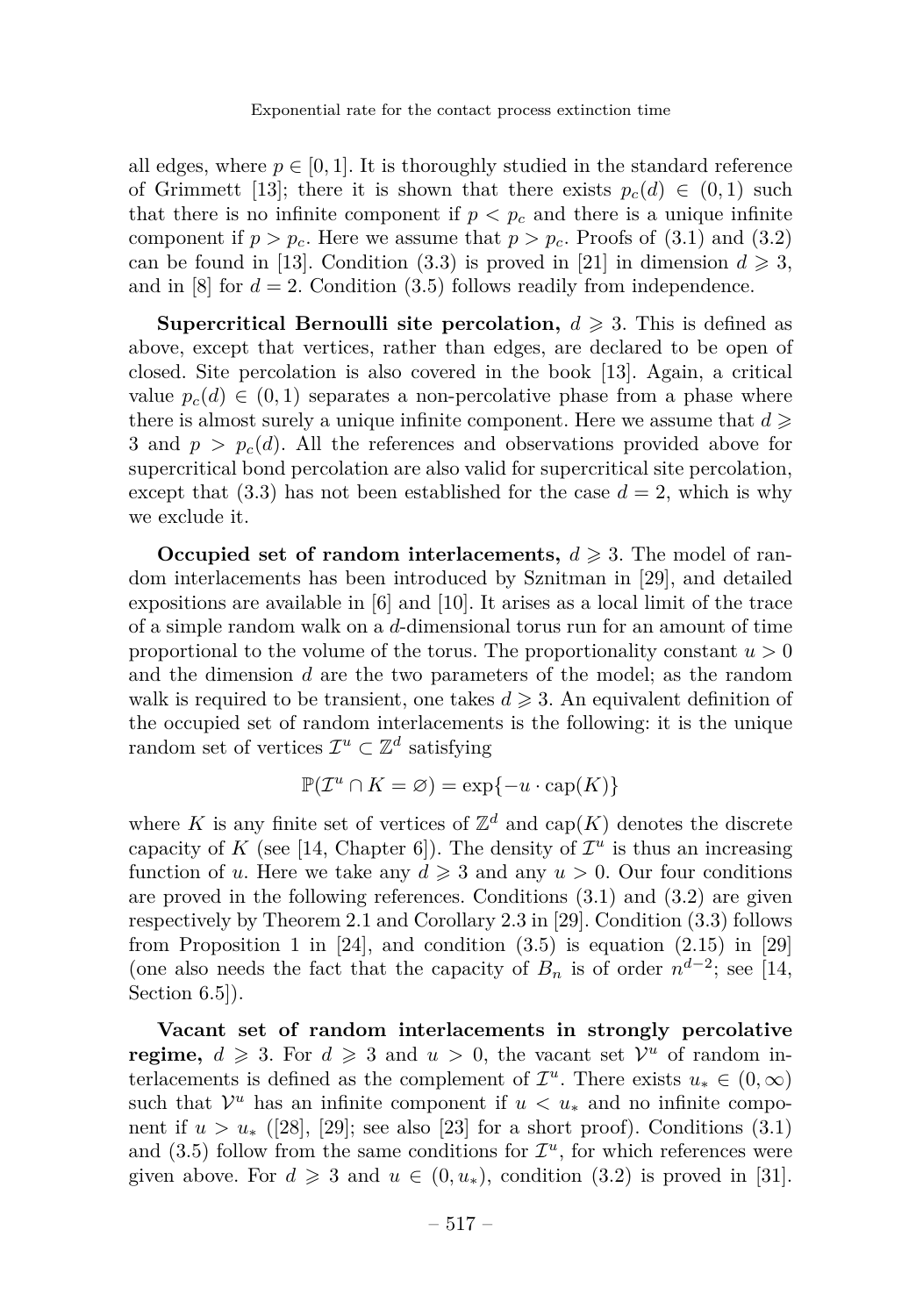Condition [\(3.3\)](#page-8-0) is only known for *u* small enough (in the so-called strongly percolative regime of the vacant set), so we assume this regime is in force here. The proof is given in [\[32\]](#page-24-13) for  $d \ge 5$  and in [\[11\]](#page-23-7) for all  $d \ge 3$ ; see Theorem 3.5 in the latter reference.

**Excursion set of Gaussian free field in strongly percolative regime,**  $d \geq 3$ . The Gaussian free field in  $\mathbb{Z}^d$ ,  $d \geq 3$ , is the centered Gaussian field  $\varphi = (\varphi_x)_{x \in \mathbb{Z}^d}$  with covariances  $\mathbb{E}[\varphi_x \varphi_y] = g(x, y)$ , where g denotes the Green function of simple random walk in  $\mathbb{Z}^d$ . Its excursion sets are the sets  $E^{\geqslant h}_{\varphi} = \{x \in \mathbb{Z}^d : \phi_x \geqslant h\}$  for  $h \in \mathbb{R}$ . There is again a critical value  $h_* \in \mathbb{R}$ so that  $E^{\geqslant h}_{\varphi}$  almost surely has an infinite component when  $h < h_*$  and only finite components if  $h > h_*$  (in fact it is also known that  $h_* > 0$ ). This has been proved in [\[4\]](#page-23-13) for  $d = 3$  and in [\[25\]](#page-24-14) for any  $d \ge 3$ . Our condition [\(3.1\)](#page-7-2) is proved in the paragraph preceding Lemma 1.5 in [\[25\]](#page-24-14), and [\(3.2\)](#page-7-1) is verified in [\[25\]](#page-24-14), Remark 1.6. Condition [\(3.3\)](#page-8-0) is included in Theorem 3.7 in [\[11\]](#page-23-7); again this is only known in a strongly percolative regime where *h* is smaller than a constant  $\bar{h} \leq h_{*}$ , so we assume this regime is in force here. Finally, [\(3.5\)](#page-8-1) is given in Proposition 1.1 in [\[22\]](#page-24-15).

#### **3.3. Random geometric graph**

The random geometric graph in  $\mathbb{R}^d$ ,  $d \geqslant 2$ , is the random graph whose vertex set is a Poisson point process of intensity one, and the edge set is defined with the rule that two vertices are connected by an edge if and only if they are at Euclidean distance smaller than some fixed constant  $R > 0$ . It has been shown that there exists a critical value  $R_c > 0$  such that the graph almost surely has only finite components if  $R < R_c$  and a unique infinite component if  $R > R_c$ . This result and an in-depth treatment in the model can be found in the book of Penrose [\[20\]](#page-24-16). (We observe that the model is parametrized in a different manner there than the one we take here: the author fixes the radius for connectivity  $R = 1$  and takes the intensity of the Poisson process of vertices as the parameter of the model, which is denoted  $\lambda$  throughout the book. This choice is equivalent to ours after a rescaling of  $\mathbb{R}^d$ ).

As mentioned in the Introduction, we assume  $d \geq 2$ ,  $R > R_c$ , and let  $\mathbf{G}_n$ be the connected component with highest cardinality in the graph restricted to  $B_n = [-n, n]^d$ . Here we will prove that the statement of Theorem [1.1](#page-4-0) holds for these graphs. The proof is very similar to that of Section [3.1,](#page-7-3) so we will only describe the points in which the proofs differ.

Below we state a proposition that contains all the properties that we will need concerning the graphs  $\mathbf{G}_n$ . Before doing so, let us give two definitions.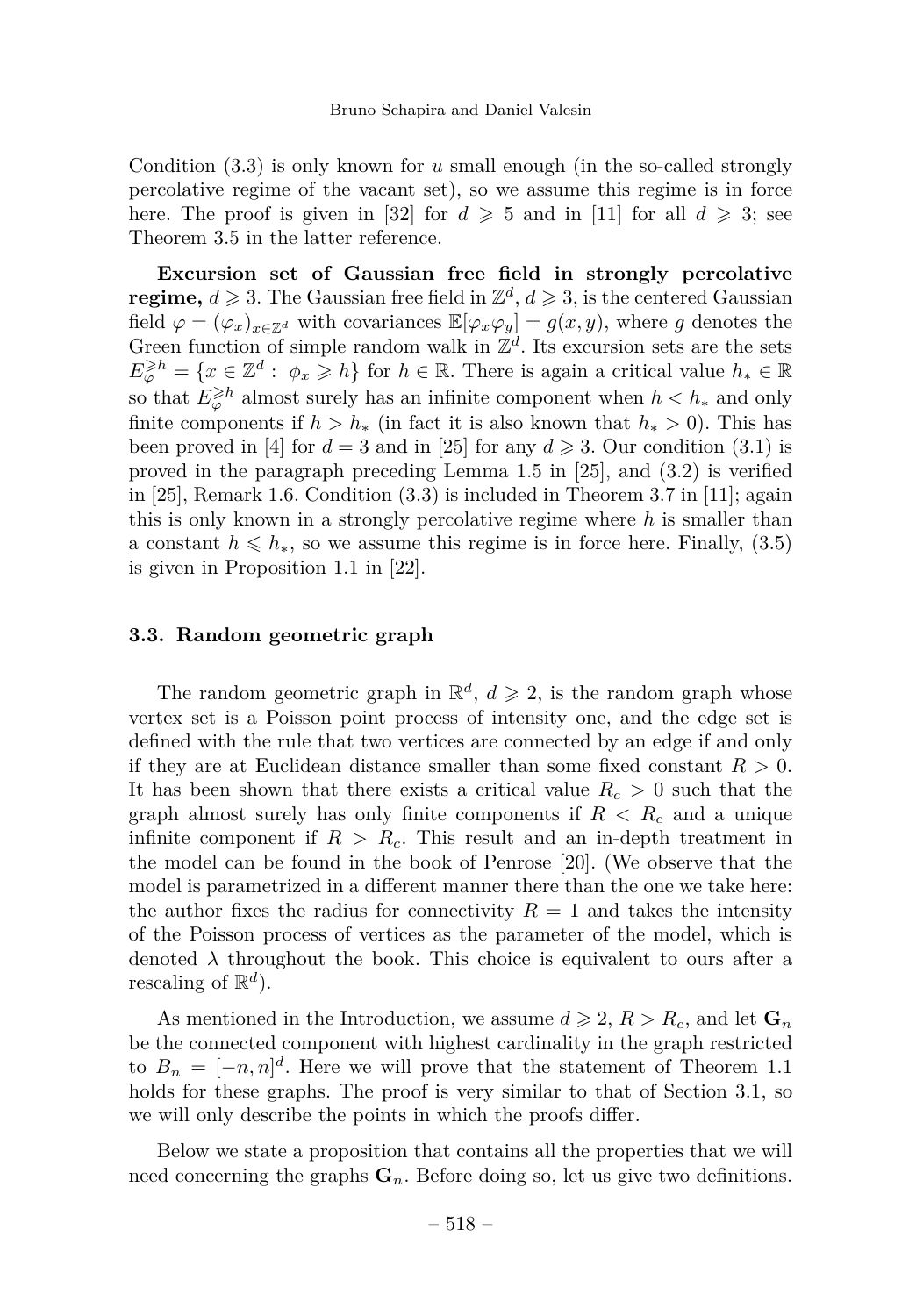First, the metric diameter of a graph embedded in  $\mathbb{R}^d$  is defined as the supremum of the  $\ell_{\infty}$ -distance between vertices of the graph. This is not to be confused with the graph-theoretic diameter. Second, consider the modified version of the random geometric graph on  $\mathbb{R}^d$  such that a vertex is artificially placed at the origin (and other vertices and edges are placed as before); let  $\theta_R$ be the probability that the vertex at the origin is in an infinite component. Then (see [\[20,](#page-24-16) Chapter 9]), we have  $\theta_R > 0$  if and only if  $R > R_c$ .

<span id="page-17-0"></span>PROPOSITION 3.5. — *For any*  $d \geq 2$ ,  $R > R_c$  *and*  $\varepsilon > 0$ , *there exists*  $\delta > 0$  *such that for n large enough the following holds with probability larger than*  $1 - \exp\{-(\log n)^{1+\delta}\}\$ . The maximal component  $\mathbf{G}_n$  of the random *geometric graph with parameter R on B<sup>n</sup> has metric diameter larger than n*  $\int \mathbf{G}_n |f(2n)|^d \in ((1-\varepsilon) \cdot \theta_R, (1+\varepsilon) \cdot \theta_R)$ . Moreover, any other component *has metric diameter smaller than*  $(\log n)^2$  *and cardinality smaller than*  $\epsilon n^d$ .

*Proof. —* This follows from putting together Proposition 10.13, Theo-rem 10.19, and Theorem 10.20 in [\[20\]](#page-24-16).  $\square$ 

Note that Proposition [3.5](#page-17-0) immediately gives

$$
\frac{|\mathbf{G}_n|}{(2n)^d} \xrightarrow[n \to \infty]{\text{(prob.)}} \theta_R.
$$

We define  $X_n$  and  $\tilde{\gamma}$  as in [\(3.10\)](#page-10-0) and [\(3.11\)](#page-10-1). We would now like to show that  $\tilde{\gamma} > 0$ . However, unlike the lattice models considered earlier, here no universal upper bound is available for the degrees in  $\mathbf{G}_n$ . To remedy this, we use the following result.

LEMMA 3.6. — For any  $d \geq 2$  there exists  $K > 0$  such that  $G_n$  has a *spanning tree with degrees bounded by K.*

The above statement for  $d = 2$  (and  $K = 5$ ) is Lemma 2.12 in [\[3\]](#page-23-14). The proof easily generalizes to any dimension (with dimension-dependent *K*). The idea is to take the spanning tree of  $\mathbf{G}_n$  in which the sum of the lengths of the edges is the smallest possible, and to show that this tree has degrees bounded by a dimension-dependent constant. For this, one argues by contradiction: if the tree had a vertex whose degree was too large, then the edges in the ball of radius *R* around this vertex could be rearranged so as to produce a spanning tree with smaller total edge length.

With this result at hand, we prove that  $\tilde{\gamma}$  is positive with the same computation as in [\(3.12\)](#page-10-2), replacing  $\mathbf{G}_n$  by its spanning tree with bounded degrees. From this point on, the proof of Theorem [1.1](#page-4-0) for  $(G_n)$  proceeds in the same way as the one we gave for the lattice models; the only difference is that, in giving a lower bound to the probability of the event *A* defined in [\(3.15\)](#page-11-3), we use Proposition [3.5](#page-17-0) instead of Proposition [3.2](#page-9-0) (also note that the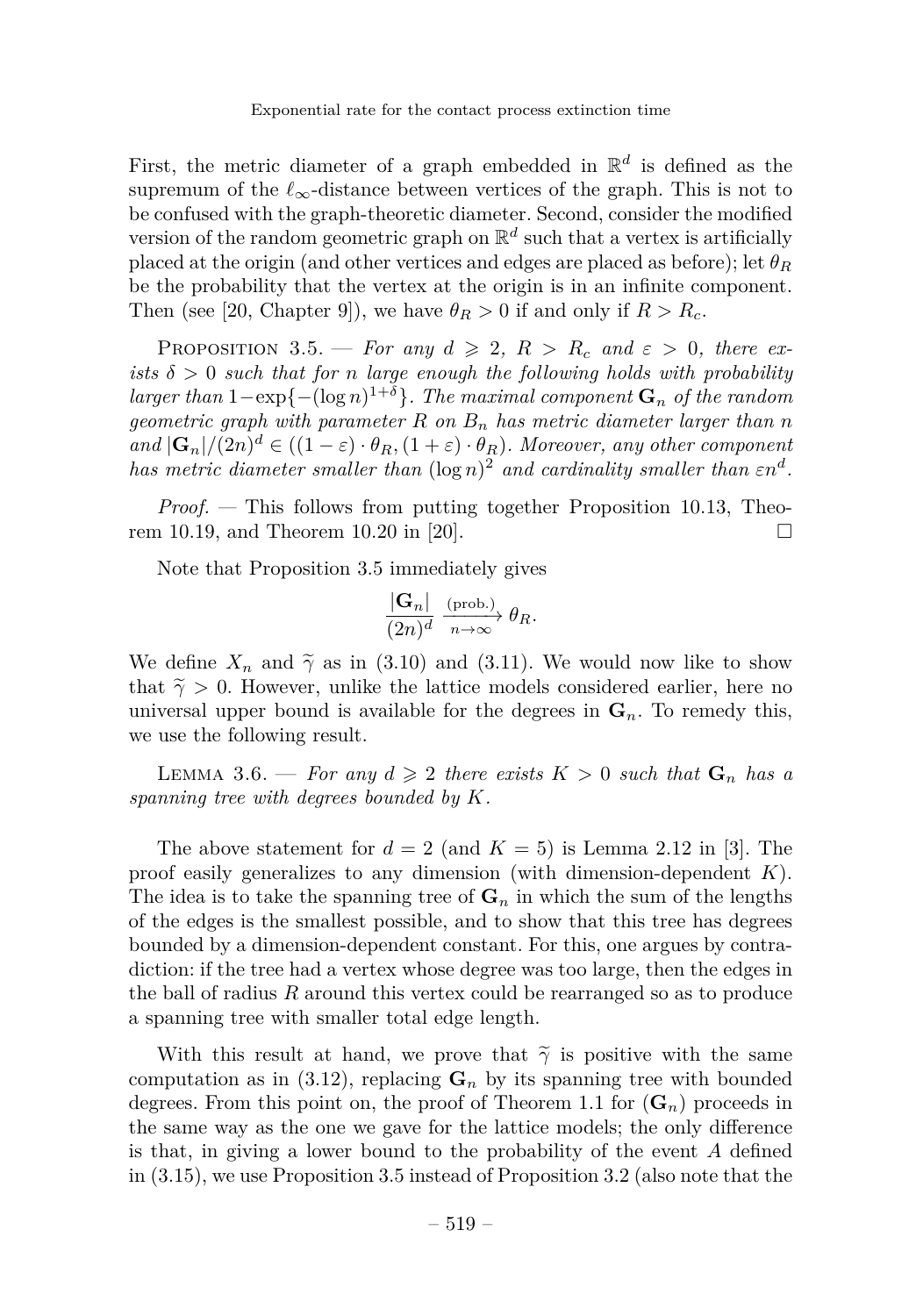computation involving covariances is unnecessary in this case, since graphs inside disjoint boxes are independent).

#### **4. Galton–Watson trees**

<span id="page-18-0"></span>In this section we consider a supercritical Galton–Watson tree with offspring distribution having a finite second moment. This means that if *ν* is the law of the number of individuals at the first generation of the tree, then  $m := \sum_{k \in \mathbb{N}} k\nu(k)$  is larger than one, and  $\sum_{k \in \mathbb{N}} k^2 \nu(k)$  is finite. We let  $Z_0 = 0$  and for  $n \ge 1$ , we let  $Z_n$  be the number of individuals at generation (height) *n*, and let  $\mathbf{G}_n$  be the subtree of individuals belonging to the first *n* generations (including the root, which is in generation zero). In particular  $|\mathbf{G}_n| = 1 + Z_1 + \cdots + Z_n$ . We also denote the whole tree by  $\mathbf{G}_{\infty}$ . The events of non-extinction (or survival) and extinction are defined respectively by

$$
Surv = \{ |\mathbf{G}_{\infty}| = \infty \}, \text{ and } Ext = Surv^c = \{ |\mathbf{G}_{\infty}| < \infty \}.
$$

Letting  $v_n = 1 + m + \cdots + m^n$ , it is well known that there exists a nonnegative random variable  $W_{\infty}$  satisfying

<span id="page-18-2"></span>
$$
\frac{Z_n}{m^n} \to W_{\infty}, \quad \frac{|\mathbf{G}_n|}{v_n} \to W_{\infty}, \quad \text{almost surely and in } L^2,
$$
 (4.1)

and moreover,

<span id="page-18-1"></span>
$$
\mathbb{P}(W_{\infty} = 0 | \text{Ext}) = 1
$$
, and  $\mathbb{P}(W_{\infty} > 0 | \text{Surv}) = 1$ . (4.2)

The convergence of  $Z_n/m^n$  (almost surely and in  $L^2$ ) and the two equalities in [\(4.2\)](#page-18-1) are proved in [\[1,](#page-23-15) Chapter 1]. The almost sure convergence of  $|\mathbf{G}_n|/v_n$ is then immediate, and the convergence in  $L^2$  of  $|\mathbf{G}_n|/v_n$  can be obtained from Minkowski's inequality:

$$
\left(\mathbb{E}\left[\left(\frac{|\mathbf{G}_n|}{v_n} - W_\infty\right)^2\right]\right)^{1/2} \leqslant \sum_{i=0}^n \frac{m^i}{v_n} \left(\mathbb{E}\left[\left(\frac{Z_i}{m^i} - W_\infty\right)^2\right]\right)^{1/2} \xrightarrow{n \to \infty} 0.
$$

We now define

$$
Y_n = \frac{\log \mathbb{E}[\tau_{\mathbf{G}_n} | \mathbf{G}_n]}{m^n}, \qquad X_n = \frac{\log \mathbb{E}[\tau_{\mathbf{G}_n} | \mathbf{G}_n]}{|\mathbf{G}_n|},
$$

and

$$
\widetilde{\gamma}:=\limsup_{n\to\infty}\mathbb{E}[Y_n].
$$

We first show the following:

CLAIM  $4.1.$  —  $\mathbb{E}[Y_n] \xrightarrow{n \to \infty} \tilde{\gamma} > 0.$ 

– 520 –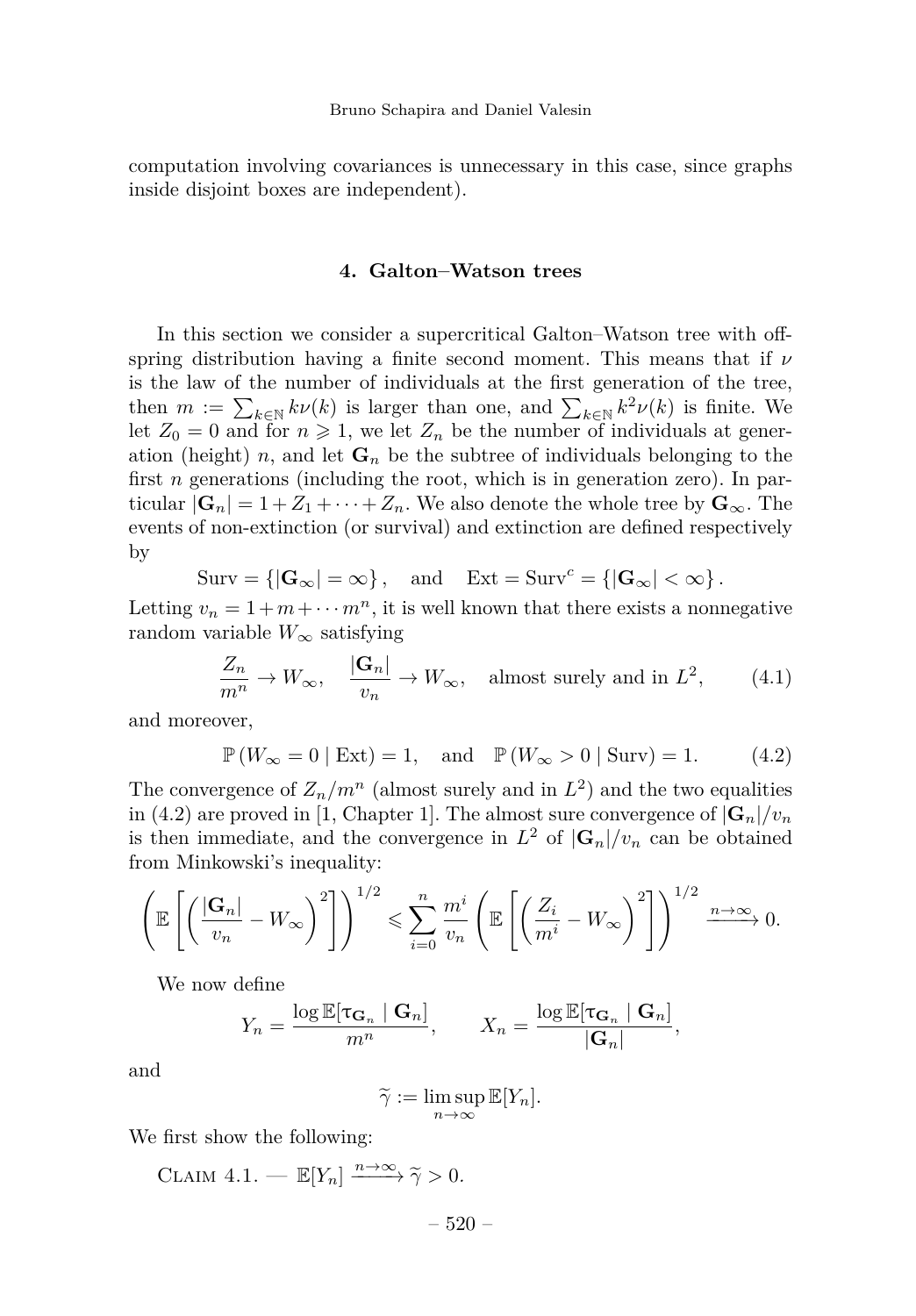*Proof.* — On  $\{Z_1 = k\}$  for  $k > 0$ , let  $\mathbf{G}^{(1)}, \ldots, \mathbf{G}^{(k)}$  denote the subtrees that descend from the vertices in the first generation. We have using Proposition [2.3](#page-6-0) that

$$
\log \mathbb{E}[\tau_{\mathbf{G}_n} | \mathbf{G}_n] \geqslant \sum_{i=1}^{Z_1} \log \mathbb{E}[\tau_{\mathbf{G}^{(i)}} | \mathbf{G}_n] - CZ_1 \log |\mathbf{G}_n|,
$$

with the understanding that the right-hand side is zero when  $Z_1 = 0$ . Hence,

$$
\mathbb{E}[Y_n] \geq \frac{m^{n-1}}{m^n} \mathbb{E}\left[\sum_{i=1}^{Z_1} \frac{\log \mathbb{E}[\tau_{\mathbf{G}^{(i)}} \mid \mathbf{G}_n]}{m^{n-1}}\right] - C \cdot \mathbb{E}\left[\frac{Z_1 \log |\mathbf{G}_n|}{m^n}\right]
$$

$$
= \mathbb{E}[Y_{n-1}] - C \cdot \mathbb{E}\left[\frac{Z_1 \log |\mathbf{G}_n|}{m^n}\right].
$$

Using Cauchy–Schwarz inequality, we have

$$
\mathbb{E}\left[Z_1 \log |\mathbf{G}_n|\right] \leqslant \left(\mathbb{E}[Z_1^2] \cdot \mathbb{E}[\log^2 |\mathbf{G}_n|]\right)^{1/2}.
$$

Next, noting that  $(e, \infty) \ni s \mapsto \log^2(s)$  is concave, we use Jensen's inequality to bound

$$
\mathbb{E}[\log^2 |\mathbf{G}_n|] \leq \mathbb{E}[\log^2 (|\mathbf{G}_n| + e)] \leq \log^2 (\mathbb{E}[\mathbf{G}_n|] + e).
$$

These bounds show that, for *n* large enough,

$$
\mathbb{E}\left[Z_1 \log |\mathbf{G}_n|\right] \leqslant n^3.
$$

We thus have, for *n* large enough,

$$
\mathbb{E}[Y_n] \geq \mathbb{E}[Y_{n-1}] - \frac{n^4}{m^n},
$$

which can be used recursively to yield, for *n* large enough,

<span id="page-19-0"></span>
$$
\mathbb{E}[Y_{n_1}] \ge \mathbb{E}[Y_n] - \sum_{j=n+1}^{\infty} \frac{j^4}{m^j} \quad \text{for all } n_1 \ge n.
$$
 (4.3)

Next, using [\(4.1\)](#page-18-2), [\(4.2\)](#page-18-1) and the fact that  $v_n \geqslant m^n$ , we can choose  $\varepsilon > 0$ such that, for *n* large enough,

$$
\mathbb{P}(|\mathbf{G}_n| > \varepsilon m^n) > \varepsilon.
$$

Then, if *n* is large, using Theorem [2.2,](#page-6-2)

<span id="page-19-1"></span>
$$
\mathbb{E}[Y_n] \geq \mathbb{E}\left[\frac{\log \mathbb{E}[\tau_{\mathbf{G}_n} | \mathbf{G}_n]}{m^n} \cdot \mathbb{1}\{|\mathbf{G}_n| > \varepsilon m^n\}\right]
$$
\n
$$
\geq \frac{1}{m^n} \mathbb{E}\left[\log\left(\exp\left(\frac{\partial |\mathbf{G}_n|}{\log^2 |\mathbf{G}_n|}\right)\right) \cdot \mathbb{1}\{|\mathbf{G}_n| > \varepsilon m^n\}\right] \geq \frac{c}{n^2},\tag{4.4}
$$

for some constant  $c > 0$ .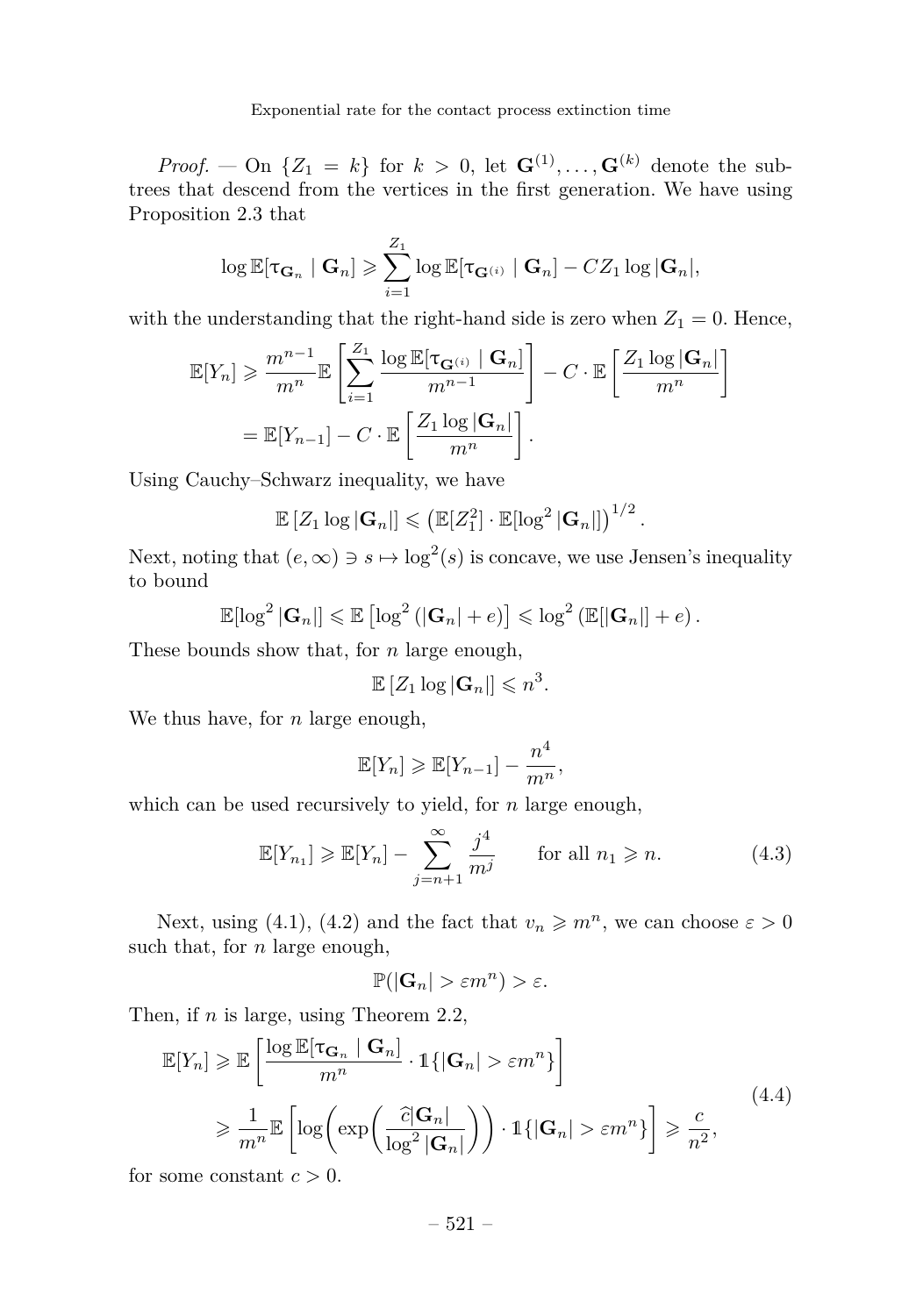Now, combining [\(4.3\)](#page-19-0) and [\(4.4\)](#page-19-1) we have, for  $n \in \mathbb{N}$  large enough that  $\sum_{j=n+1} \frac{j^4}{m^j} < \frac{c}{2n^2},$ 

$$
\mathbb{E}[Y_{n_1}] \geqslant \frac{c}{2n^2} \qquad \text{for all } n_1 \geqslant n.
$$

This shows that  $\tilde{\gamma} > 0$ . It is then easy to use [\(4.3\)](#page-19-0) together with the definition of  $\tilde{\gamma}$  to obtain  $\mathbb{E}[Y_n] \xrightarrow{n \to \infty} \tilde{\gamma}$ . of  $\widetilde{\gamma}$  to obtain  $\mathbb{E}[Y_n] \xrightarrow{n \to \infty} \widetilde{\gamma}$ . *n*→∞ *γ*e. □

Define next

$$
\gamma = \frac{m-1}{m} \cdot \widetilde{\gamma}.
$$

<span id="page-20-2"></span>CLAIM  $4.2.$  — *For all*  $\varepsilon > 0$ ,

$$
\mathbb{P}(X_n < \gamma - \varepsilon \mid Z_n \neq 0) \xrightarrow{n \to \infty} 0 \quad \text{and} \quad \mathbb{P}(X_n < \gamma - \varepsilon \mid \text{Surv}) \xrightarrow{n \to \infty} 0.
$$

*Proof.* — Since  $\mathbb{P}({Z_n \neq 0} \setminus \text{Surv}) \xrightarrow{n \to \infty} 0$ , any of the above convergences follows from the other; we will prove the first one. For  $n \in \mathbb{N}$ , we write

$$
n' = \lfloor n/2 \rfloor, \qquad n'' = n - n'.
$$

On  $Z_{n'} = k > 0$ , let  $\mathbf{G}^{(1)}, \ldots, \mathbf{G}^{(k)}$  denote the subtrees that descend from the vertices in generation  $n'$ . On  $\{Z_n \neq 0\}$ , we have

<span id="page-20-0"></span>
$$
X_n \geqslant \frac{1}{|\mathbf{G}_n|} \sum_{i=1}^{Z_{n'}} \log \mathbb{E}[\tau_{\mathbf{G}^{(i)}} \mid \mathbf{G}_n] - \frac{cZ_{n'} \log |\mathbf{G}_n|}{|\mathbf{G}_n|}
$$
  
= 
$$
\frac{v_n}{|\mathbf{G}_n|} \cdot \frac{m^n}{v_n} \cdot \frac{Z_{n'}}{m^{n'}} \cdot \frac{1}{Z_{n'}} \sum_{i=1}^{Z_{n'}} \frac{\log \mathbb{E}[\tau_{\mathbf{G}^{(i)}} \mid \mathbf{G}_n]}{m^{n''}} - \frac{cZ_{n'} \log |\mathbf{G}_n|}{|\mathbf{G}_n|}. \tag{4.5}
$$

Conditionally on  $\{Z_{n'} = k\}$  for  $k > 0$ , the random variables  $(m^{n''})^{-1}$ .  $\log \mathbb{E}[\tau_{\mathbf{G}^{(i)}} | \mathbf{G}_n]$ , for  $i = 1, \ldots, k$ , are independent and all have the same distribution as  $Y_{n''}$ . Hence, for any  $\varepsilon > 0$ ,

$$
\mathbb{P}\left(\left|\frac{1}{k}\sum_{i=1}^k \frac{\log \mathbb{E}[\tau_{\mathbf{G}^{(i)}} \mid \mathbf{G}_n]}{m^{n''}} - \mathbb{E}[Y_{n''}]\right| > \varepsilon \left| Z_{n'} = k \right) \leqslant \frac{\mathbb{E}[(Y_{n''})^2]}{\varepsilon^2 k}.
$$

Since for any  $k > 0$  we have  $\mathbb{P}(Z_{n'} \leq k \mid Z_{n'} \neq 0) \xrightarrow{n' \to \infty} 0$ , we obtain

$$
\mathbb{P}\left(\left|\frac{1}{Z_{n'}}\sum_{i=1}^{Z_{n'}}\frac{\log \mathbb{E}[\tau_{\mathbf{G}^{(i)}} \mid \mathbf{G}_n]}{m^{n''}} - \mathbb{E}[Y_{n''}]\right| > \varepsilon\left|Z_{n'} \neq 0\right) \xrightarrow{n' \to \infty} 0.
$$

Further using the fact that  $\mathbb{E}[Y_n] \xrightarrow{n \to \infty} \tilde{\gamma}$  and  $\mathbb{P}(Z_n = 0 \mid Z_{n'} \neq 0) \xrightarrow{n \to \infty} 0$ , the obove gives the above gives

<span id="page-20-1"></span>
$$
\mathbb{P}\left(\left|\frac{1}{Z_{n'}}\sum_{i=1}^{Z_{n'}}\frac{\log \mathbb{E}[\tau_{\mathbf{G}^{(i)}} \mid \mathbf{G}_n]}{m^{n''}} - \widetilde{\gamma}\right| > \varepsilon \mid Z_n \neq 0\right) \xrightarrow{n' \to \infty} 0. \tag{4.6}
$$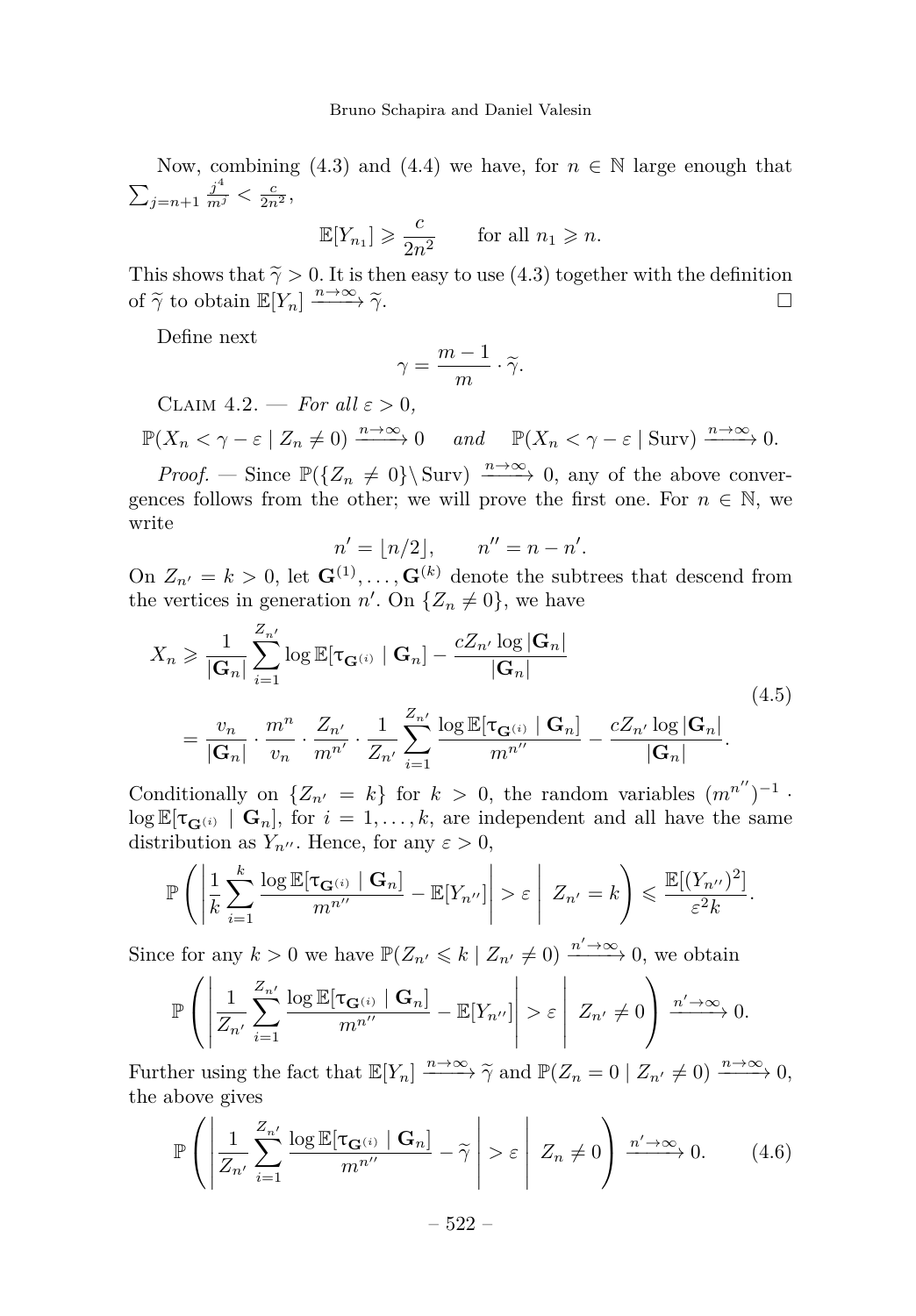The desired result now follows from [\(4.5\)](#page-20-0), [\(4.6\)](#page-20-1) and the facts that

$$
\frac{m^n}{v_n} \xrightarrow{n \to \infty} \frac{m-1}{m}, \qquad \frac{|\mathbf{G}_n|}{v_n} \xrightarrow{n \to \infty} W_{\infty}, \qquad \frac{Z_{n'}}{m^{n'}} \xrightarrow{n \to \infty} W_{\infty},
$$

and

$$
\lim_{n \to \infty} \mathbb{P}(W_{\infty} = 0 \mid Z_n \neq 0) = 0.
$$

<span id="page-21-5"></span>CLAIM  $4.3.$  — *For all*  $\varepsilon > 0$ ,

$$
\mathbb{P}(X_n > \gamma + \varepsilon \mid Z_n \neq 0) \xrightarrow{n \to \infty} 0 \quad \text{and} \quad \mathbb{P}(X_n > \gamma + \varepsilon \mid \text{Surv}) \xrightarrow{n \to \infty} 0.
$$

*Proof. —* We will prove the second convergence. Assume by contradiction that there exists  $\varepsilon > 0$  such that, for some increasing sequence  $(n_k)$  with  $n_k \to \infty$ ,

<span id="page-21-0"></span>
$$
\mathbb{P}(X_{n_k} > \gamma + \varepsilon \mid \text{Surv}) > \varepsilon. \tag{4.7}
$$

Fix a small  $\delta > 0$  to be chosen later. Define the events

$$
B_{k,1} = \text{Surv} \cap \{X_{n_k} < \gamma - \delta\},
$$
\n
$$
B_{k,2} = \text{Surv} \cap \{\gamma - \delta \leq X_{n_k} \leq \gamma + \varepsilon\},
$$
\n
$$
B_{k,3} = \text{Surv} \cap \{X_{n_k} > \gamma + \varepsilon\}.
$$

Also define

$$
q_{k,0} = \mathbb{E}\left[\frac{|\mathbf{G}_{n_k}|}{v_{n_k}} \cdot \mathbb{1}_{\text{Ext}}\right], \qquad q_{k,j} = \mathbb{E}\left[\frac{|\mathbf{G}_{n_k}|}{v_{n_k}} \cdot \mathbb{1}_{B_{k,j}}\right], \quad j \in \{1, 2, 3\}.
$$

Note that

<span id="page-21-1"></span>
$$
q_{k,0} + q_{k,1} + q_{k,2} + q_{k,3} = 1.
$$
\n
$$
(4.8)
$$

By  $(4.1)$  and  $(4.2)$  we have

<span id="page-21-2"></span>
$$
q_{k,0} \leq \mathbb{E}\left[\left|\frac{|\mathbf{G}_{n_k}|}{v_{n_k}} - W_{\infty}\right|\right] + \mathbb{E}\left[W_{\infty} \cdot \mathbb{1}_{\text{Ext}}\right] \xrightarrow{k \to \infty} 0. \tag{4.9}
$$

Similarly, we bound

<span id="page-21-3"></span>
$$
q_{k,1} \leq \mathbb{E}\left[\left|\frac{|\mathbf{G}_{n_k}|}{v_{n_k}} - W_{\infty}\right|\right] + \mathbb{E}\left[W_{\infty} \cdot \mathbb{1}_{B_{k,1}}\right] \xrightarrow{k \to \infty} 0; \tag{4.10}
$$

the convergence follows from the fact that  $\mathbb{P}(B_{k,1}) \xrightarrow{k \to \infty} 0$ , by Claim [4.2.](#page-20-2) Next,

$$
q_{k,3} \geqslant \mathbb{E}\left[W_{\infty} \cdot \mathbb{1}_{B_{k,3}}\right] - \mathbb{E}\left[\left|\frac{|\mathbf{G}_{n_k}|}{v_{n_k}} - W_{\infty}\right|\right].
$$

Noting that [\(4.7\)](#page-21-0) gives  $\mathbb{P}(B_{k,3} | \text{Surv}) > \varepsilon$  for every k, we have

<span id="page-21-4"></span>
$$
\liminf_{k \to \infty} q_{k,3} \geqslant \varepsilon' := \inf_{B} \mathbb{E}[W_{\infty} \cdot \mathbb{1}_B],\tag{4.11}
$$

where the infimum ranges over all sets *B* with

 $B \in \sigma (\{Z_n : n \geq 0\}), \quad B \subseteq \text{Surv}, \quad \mathbb{P}(B \mid \text{Surv}) > \varepsilon.$ 

– 523 –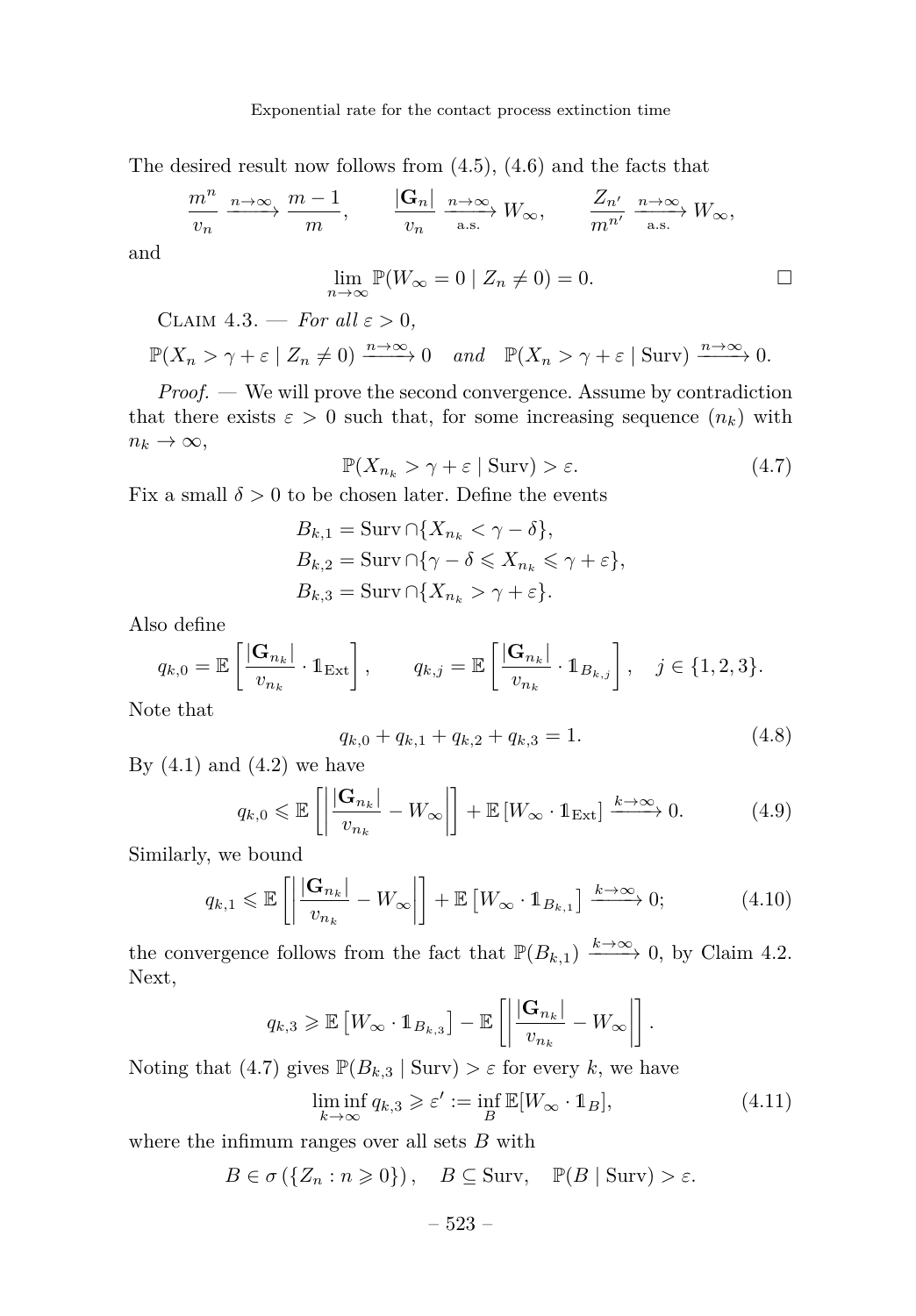Since the law of  $W_{\infty}$  conditioned on Surv has no atom at zero, we obtain  $\varepsilon' > 0$ .

We now put these estimates together. We start computing

$$
\mathbb{E}[Y_{n_k}] = \frac{v_{n_k}}{m^{n_k}} \cdot \left( \mathbb{E}\left[X_{n_k} \cdot \frac{|\mathbf{G}_{n_k}|}{v_{n_k}} \cdot \mathbb{1}_{\text{Ext}}\right] + \sum_{j=1}^3 \mathbb{E}\left[X_{n_k} \cdot \frac{|\mathbf{G}_{n_k}|}{v_{n_k}} \cdot \mathbb{1}_{B_{k,j}}\right] \right)
$$
  
\n
$$
\geq \frac{v_{n_k}}{m^{n_k}} \cdot [(\gamma - \delta) \cdot q_{k,2} + (\gamma + \varepsilon) \cdot q_{k,3}]
$$
  
\n
$$
\stackrel{(4.8)}{=} \frac{v_{n_k}}{m^{n_k}} \cdot [\gamma + q_{k,3} \cdot \varepsilon + q_{k,3} \cdot \delta - \delta + (q_{k,0} + q_{k,1})(\delta - \gamma)].
$$
 (4.12)

Using [\(4.9\)](#page-21-2), [\(4.10\)](#page-21-3), [\(4.11\)](#page-21-4) and the convergence  $v_n/m^n \to m/(m-1)$ , by first choosing  $\delta$  small enough and then assuming  $k$  is large enough, the expression in [\(4.12\)](#page-22-0) is larger than  $\frac{m}{m-1}(\gamma + \varepsilon' \varepsilon/2)$ . This gives

$$
\liminf_{k \to \infty} \mathbb{E}[Y_{n_k}] > \widetilde{\gamma},
$$

contradicting  $\mathbb{E}[Y_n] \xrightarrow{n \to \infty} \tilde{\gamma}$ .

The proof of Theorem [1.1](#page-4-0) in the case of Galton–Watson trees now follows from Claims [4.2](#page-20-2) and [4.3](#page-21-5) by the same estimates as in the last paragraph of Section [3.1.](#page-7-3) Letting  $\overline{\mathbb{P}}(\cdot)$  denote either  $\mathbb{P}(\cdot | \text{Surv})$  or  $\mathbb{P}(\cdot | Z_n \neq 0)$  (and similarly for  $\overline{\mathbb{E}}$ ), we have

$$
\begin{split} &\bar{\mathbb{P}}\left(\frac{1}{|\mathbf{G}_n|}\log \tau_{\mathbf{G}_n} > \gamma + \varepsilon\right) \\ &\leqslant \bar{\mathbb{P}}\left(X_n > \gamma + \frac{\varepsilon}{2}\right) + \bar{\mathbb{E}}\left[\mathbb{P}\left(\tau_{\mathbf{G}_n} > e^{(\gamma + \varepsilon)|\mathbf{G}_n|} \mid \mathbf{G}_n\right) \cdot \mathbb{1}\left\{X_n \leqslant \gamma + \frac{\varepsilon}{2}\right\}\right] \\ &\leqslant \bar{\mathbb{P}}\left(X_n > \gamma + \frac{\varepsilon}{2}\right) + \bar{\mathbb{E}}\left[e^{-(\gamma + \varepsilon)|\mathbf{G}_n|} \cdot \mathbb{E}\left[\tau_{\mathbf{G}_n} \mid \mathbf{G}_n\right] \\ &\qquad \cdot \mathbb{1}\left\{\mathbb{E}[\tau_{\mathbf{G}_n} \mid \mathbf{G}_n] \leqslant e^{(\gamma + \frac{\varepsilon}{2})|\mathbf{G}_n|}\right\}\right] \xrightarrow{n \to \infty} 0 \end{split}
$$

and

$$
\begin{split} & \bar{\mathbb{P}} \left( \frac{1}{|\mathbf{G}_n|} \log \tau_{\mathbf{G}_n} < \gamma - \varepsilon \right) \\ &\leqslant \bar{\mathbb{P}} \left( X_n < \gamma - \frac{\varepsilon}{2} \right) + \bar{\mathbb{E}} \left[ \mathbb{P} \left( \tau_{\mathbf{G}_n} < e^{(\gamma - \varepsilon)|\mathbf{G}_n|} \mid \mathbf{G}_n \right) \cdot \mathbb{1} \left\{ X_n \geqslant \gamma - \frac{\varepsilon}{2} \right\} \right] \\ &\leqslant \bar{\mathbb{P}} \left( X_n < \gamma - \frac{\varepsilon}{2} \right) + \bar{\mathbb{E}} \left[ e^{(\gamma - \varepsilon)|\mathbf{G}_n|} \cdot \mathbb{E} \left[ \tau_{\mathbf{G}_n} \mid \mathbf{G}_n \right]^{-1} \\ &\qquad \cdot \mathbb{1} \left\{ \mathbb{E} \left[ \tau_{\mathbf{G}_n} \mid \mathbf{G}_n \right] \geqslant e^{(\gamma - \frac{\varepsilon}{2})|\mathbf{G}_n|} \right\} \right] \xrightarrow{n \to \infty} 0. \end{split}
$$

<span id="page-22-0"></span>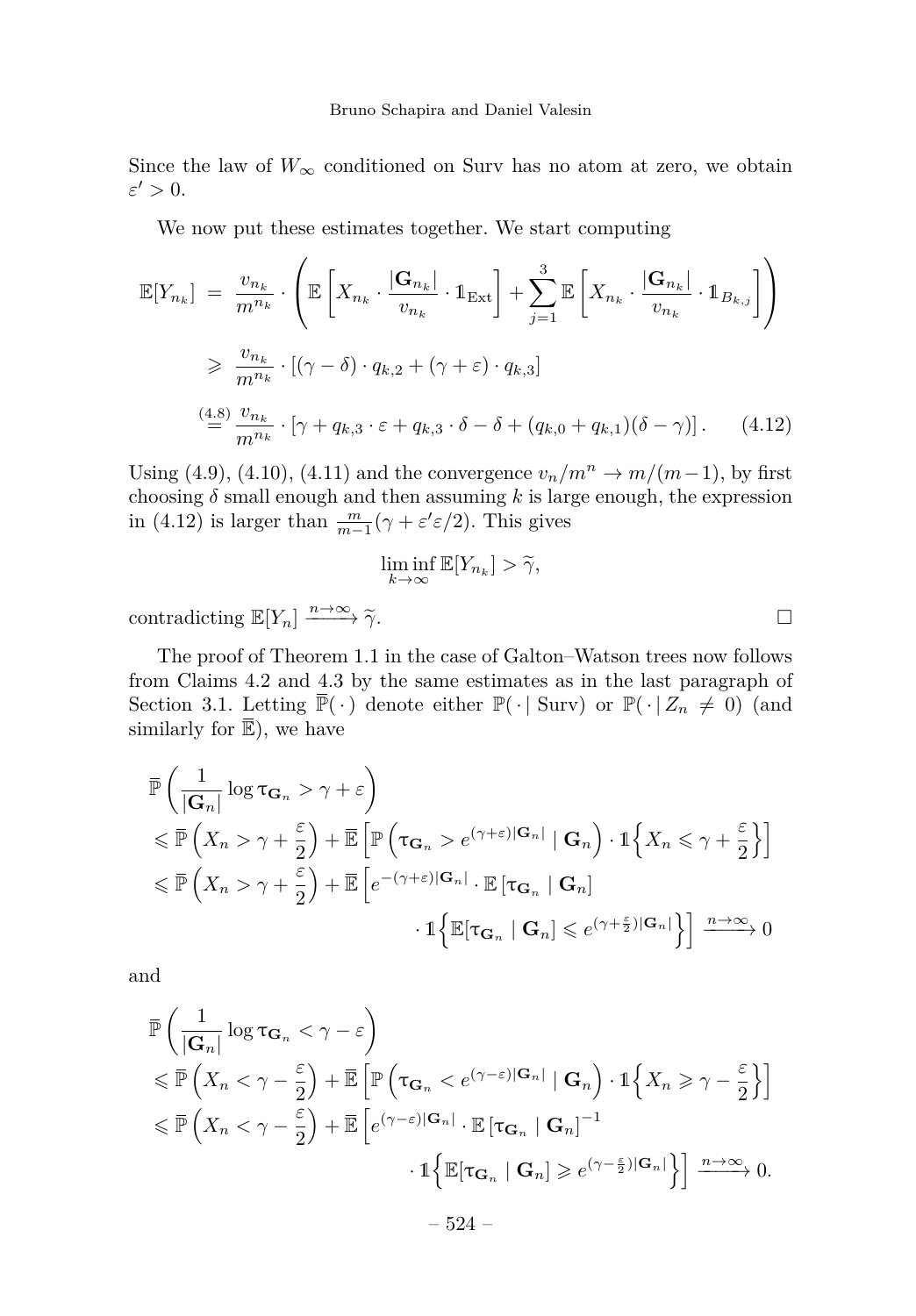#### **Acknowledgements**

We would like to thank Balázs Ráth for directing us to several references on the models we study, leading to a wider applicability of our results. We would also like to thank Tobias Müller for helpful discussions and references on the random geometric graph. Finally, we would like to thank the two anonymous referees of Annales de la Faculté des Sciences de Toulouse for their careful reading of the manuscript and helpful suggestions.

## **Bibliography**

- <span id="page-23-15"></span>[1] K. B. Athreya & P. E. Ney, "Branching processes", 2004, Courier Corporation.
- <span id="page-23-3"></span>[2]  $D.$  BERTACCHI, N. LANCHIER & F. ZUCCA, "Contact and voter processes on the infinite percolation cluster as models of host-symbiont interactions", *Ann. Appl. Probab.* **21** (2011), no. 4, p. 1215-1252.
- <span id="page-23-14"></span>[3] A. Beveridge, A. Dudek, A. Frieze, T. Müller & M. Stojaković, "Maker-breaker games on random geometric graphs", *Random Struct. Algorithms* **45** (2014), no. 4, p. 553-607.
- <span id="page-23-13"></span>[4] J. Bricmont, J. L. Lebowitz & C. Maes, "Percolation in strongly correlated systems: the massless Gaussian field", *J. Stat. Phys.* **48** (1987), no. 5-6, p. 1249-1268.
- <span id="page-23-6"></span>[5] V. H. Can, "Super-exponential extinction time of the contact process on random geometric graphs", *Comb. Probab. Comput.* **27** (2018), no. 2, p. 162-185.
- <span id="page-23-10"></span>[6] J. Černý & A. Q. Teixeira, *From random walk trajectories to random interlacements*, Ensaios Matemáticos, vol. 23, Sociedade Brasileira de Matemática, 2012, ii+78 pages.
- <span id="page-23-4"></span>[7] X. Chen & Q. Yao, "The complete convergence theorem holds for contact processes on open clusters of  $\mathbb{Z}^d \times \mathbb{Z}^+$ ", *J. Stat. Phys.* **135** (2009), no. 4, p. 651-680.
- <span id="page-23-9"></span>[8] O. Couronné & R. J. Messikh, "Surface order large deviations for 2D FKpercolation and Potts models", *Stochastic Processes Appl.* **113** (2004), no. 1, p. 81-99.
- <span id="page-23-1"></span>[9] M. Cranston, T. Mountford, J.-C. Mourrat & D. Valesin, "The contact process on finite homogeneous trees revisited", *ALEA, Lat. Am. J. Probab. Math. Stat.* **11** (2014), no. 1, p. 385-408.
- <span id="page-23-11"></span>[10] A. Drewitz, B. Ráth & A. Sapozhnikov, *An introduction to random interlacements*, SpringerBriefs in Mathematics, Springer, 2014, x+120 pages.
- <span id="page-23-7"></span>[11] ——— , "On chemical distances and shape theorems in percolation models with longrange correlations", *J. Math. Phys.* **55** (2014), no. 8, article no. 083307 (30 pages).
- <span id="page-23-2"></span>[12] R. DURRETT & R. H. SCHONMANN, "The contact process on a finite set. II", Ann. *Probab.* **16** (1988), no. 4, p. 1570-1583.
- <span id="page-23-8"></span>[13] G. Grimmett, *Percolation*, second ed., Grundlehren der Mathematischen Wissenschaften, vol. 321, Springer, 1999, xiv+444 pages.
- <span id="page-23-12"></span>[14] G. F. Lawler & V. Limic, *Random walk: a modern introduction*, Cambridge Studies in Advanced Mathematics, vol. 123, Cambridge University Press, 2010, xii+364 pages.
- <span id="page-23-0"></span>[15] T. M. LIGGETT, *Stochastic interacting systems: contact, voter and exclusion processes*, Grundlehren der Mathematischen Wissenschaften, vol. 324, Springer, 1999, xii+332 pages.
- <span id="page-23-5"></span>[16] L. MÉNARD & A. SINGH, "Percolation by cumulative merging and phase transition for the contact process on random graphs", *Ann. Sci. Éc. Norm. Supér.* **49** (2016), no. 5, p. 1189-1238.